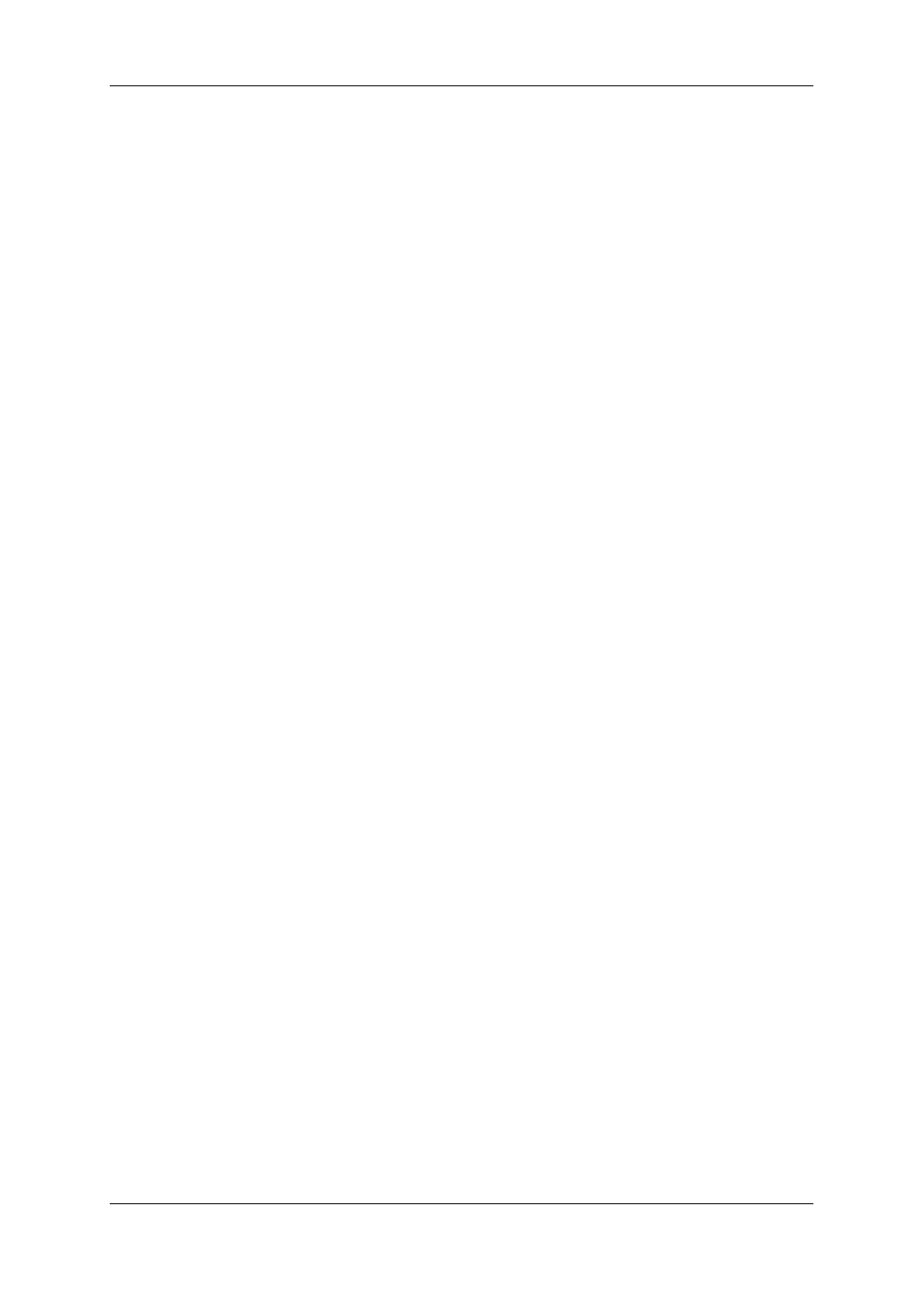# **Weaving a coherent curriculum:**

How the idea of 'capabilities' can help

# **Rosemary Hipkins**

2017



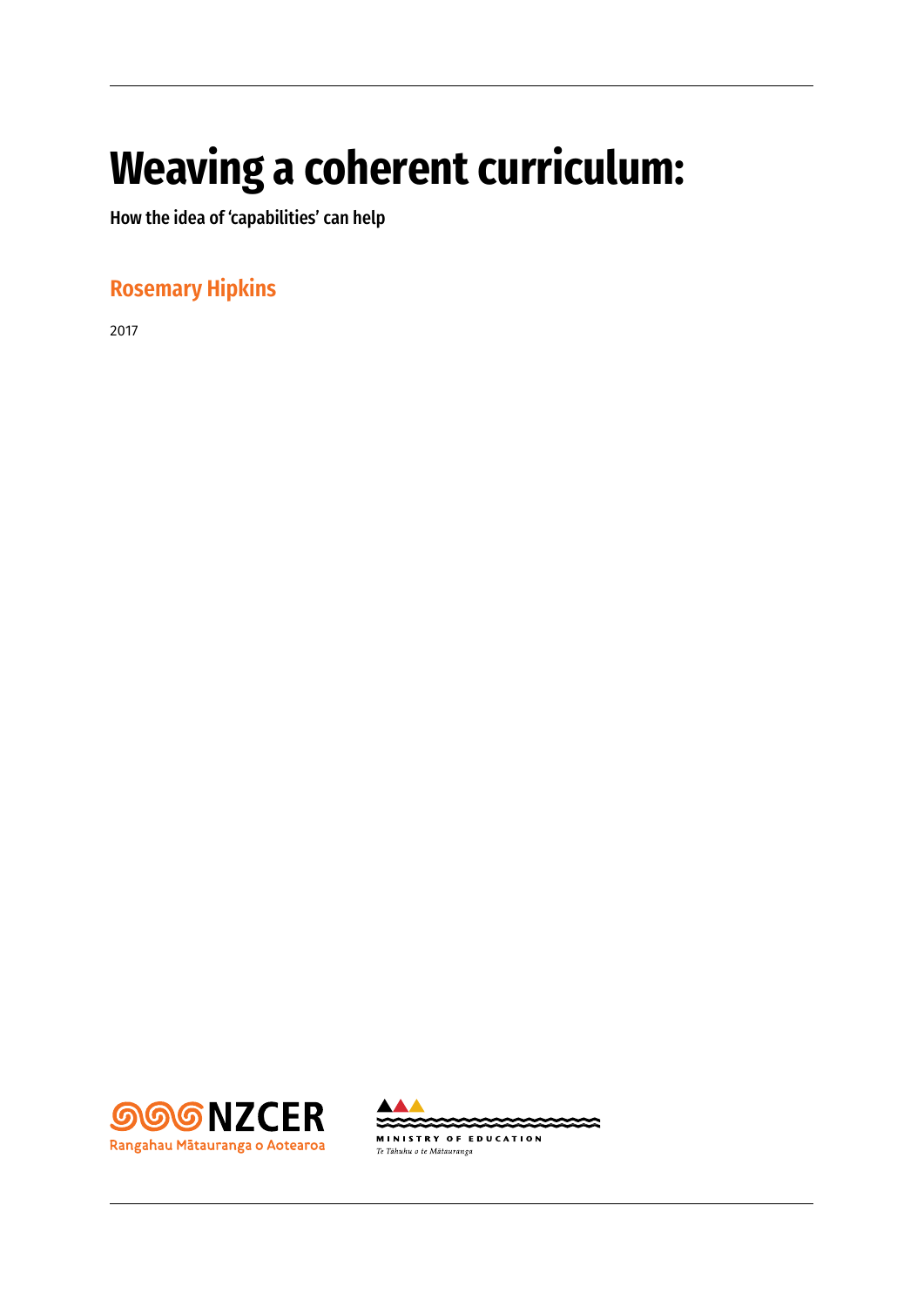A version of this paper was presented at the third European Conference of Curriculum Studies in Stirling, Scotland in June 2017.

New Zealand Council for Educational Research P O Box 3237 Wellington New Zealand www.nzcer.org.nz ISBN 978-1-98-854219-5

© NZCER 2017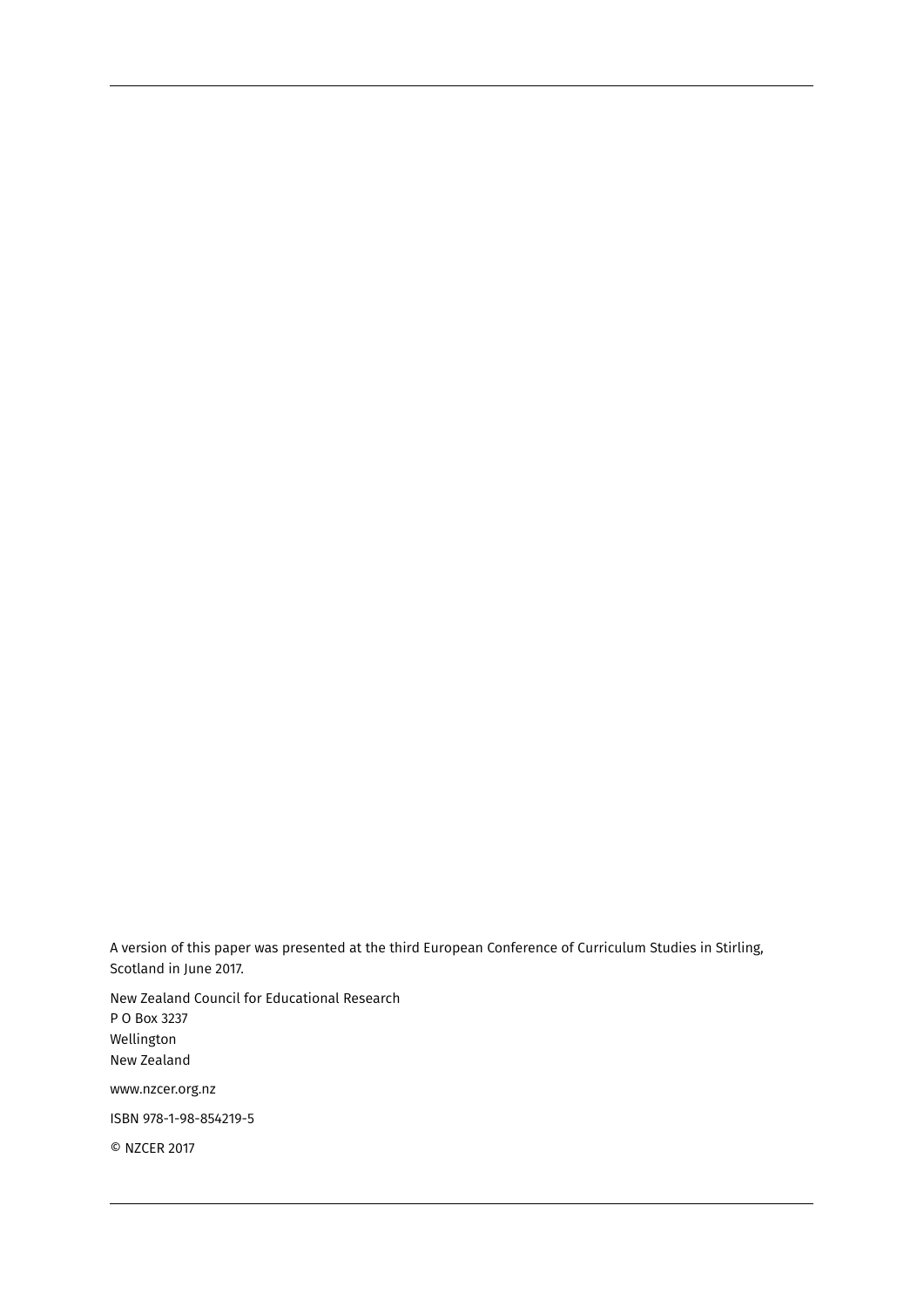# **Contents**

|                                                                                                                                                                                                                                                                                      | Linking teacher decision-making to NZC                                                                                                                                                                                | $\overline{\mathbf{c}}$    |
|--------------------------------------------------------------------------------------------------------------------------------------------------------------------------------------------------------------------------------------------------------------------------------------|-----------------------------------------------------------------------------------------------------------------------------------------------------------------------------------------------------------------------|----------------------------|
|                                                                                                                                                                                                                                                                                      | Making meaning in discipline-specific ways<br>Weaving the key competencies<br>The scope of disciplinary meaning-making<br>Developing disciplinary meaning-making                                                      | 4<br>4<br>5<br>6           |
|                                                                                                                                                                                                                                                                                      | The capability of perspective-taking<br>Weaving the key competencies<br>The scope of perspective-taking<br>Perspective-taking across the curriculum<br>Developing perspective-taking                                  | 7<br>7<br>8<br>8<br>8      |
|                                                                                                                                                                                                                                                                                      | <b>Capabilities for critical inquiry</b><br>Weaving the key competencies<br>The scope of critical inquiry<br>Relationships between critical inquiry and the key competency of thinking<br>Developing critical inquiry | 10<br>10<br>11<br>12<br>12 |
| Taking action (Living and contributing as active engaged citizens in the world)<br>Weaving the key competencies<br>The scope of taking action<br>Developing action taking capabilities                                                                                               |                                                                                                                                                                                                                       | 14<br>14<br>16<br>16       |
| Aspects of critical inquiry summarised from a range of frameworks<br>Aspects of critical inquiry related to gathering and interpreting data<br>Aspects of critical inquiry related to using evidence to support ideas<br>Aspects of critical inquiry related to critique of evidence |                                                                                                                                                                                                                       | 17<br>17<br>18<br>18       |
| <b>Table</b><br>Table 1                                                                                                                                                                                                                                                              | Links between NZC and teacher actions                                                                                                                                                                                 | $\overline{2}$             |
| <b>Figure</b><br>Figure 1                                                                                                                                                                                                                                                            | <b>Building Capabilities</b>                                                                                                                                                                                          | 3                          |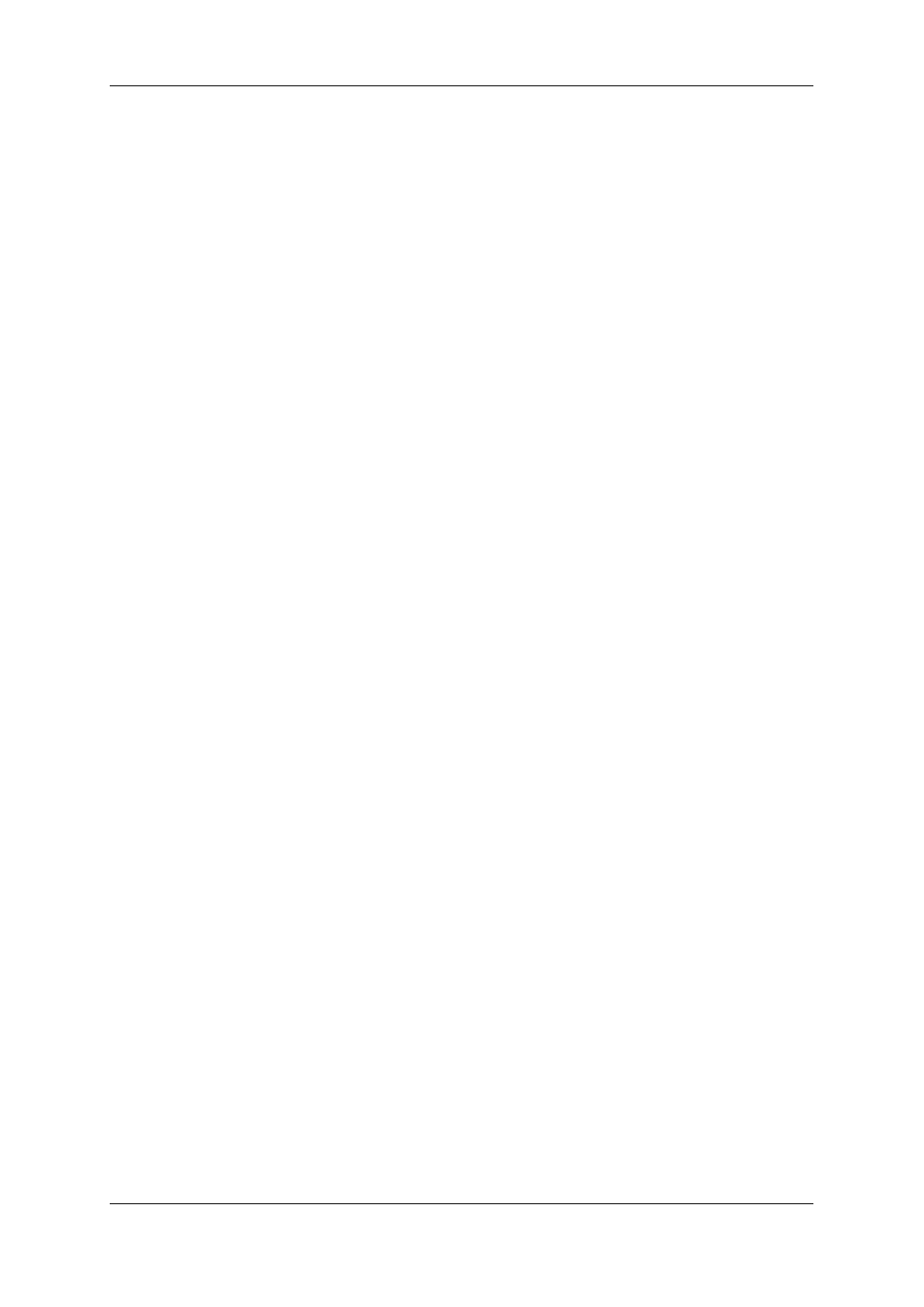he big-picture vision of the *New Zealand Curriculum* says it is important to foster students' dispositions to learn and to contribute as active members of society. The key competencies direct support this vision. *NZC* de he big-picture vision of the *New Zealand Curriculum* says it is important to foster students' dispositions to learn and to contribute as active members of society. The key competencies directly support this vision. *NZC* describes them as "capabilities for living and lifelong learning" (p.12). Key across all the learning areas). They help teachers think about purposes for learning—what it is important the students are able to do as a result of their learning.

The essence of each learning area (*NZC*, p.17) is a succinct statement to guide thinking about purposes for learning. In turn, this thinking should influence the way key competencies are woven together with curriculum content. The design of rich tasks allows this weaving to occur. When teachers design rich tasks, they bring together:

- concepts or big ideas (from one or more learning areas)
- appropriate aspects of all the key competencies (including the specific language, symbols and texts of the learning area).

Rich tasks include a conceptual focus and a 'doing' focus that draws on aspects of *all* the key competencies. However, it is hard to focus the intended learning if we just say every key competency is in play. This is where the idea of capabilities can help. A 'capability' is demonstrated in action. It is what the student shows they can do—and is willing to do—as a result of their learning. Capabilities *remix* aspects of all the key competencies and weave them together with important knowledge and skills.

Our aim is for learners to become capable in many different areas of their lives and their learning. There are so many important capabilities that we could never name and explicitly develop them all. Again, some focus is needed. A small number of really important capabilities is more likely to be kept 'in teachers' heads' as a guide for classroom actions and pedagogical choices.

The four types of capabilities shown in the diagram that follows, and outlined in this paper, have been chosen because they:

- are important in all the learning areas
- require students to draw on clearly identifiable aspects of at least two or three key competencies
- bring the intent or purpose of the learning area to life by focusing on important learning area outcomes
- help teachers to focus on students' dispositions to act in ways that allow them achieve success in their learning and that support students to be critical, informed and responsible citizens
- can be taught and practised (all students can build and strengthen them).

When rich tasks are designed in ways that support the development of one or more capabilities, teachers and students understand why this learning is important right now, as well as for the future. In this way, students can extract dual value from their learning experiences (that is, learning for now and learning for the future). The Building Capabilities diagram on the next page summarises how capabilities can help to support the weaving of key competencies into the enacted curriculum. The following sections then describe the capabilities, their links with the key competencies, and how they are developed.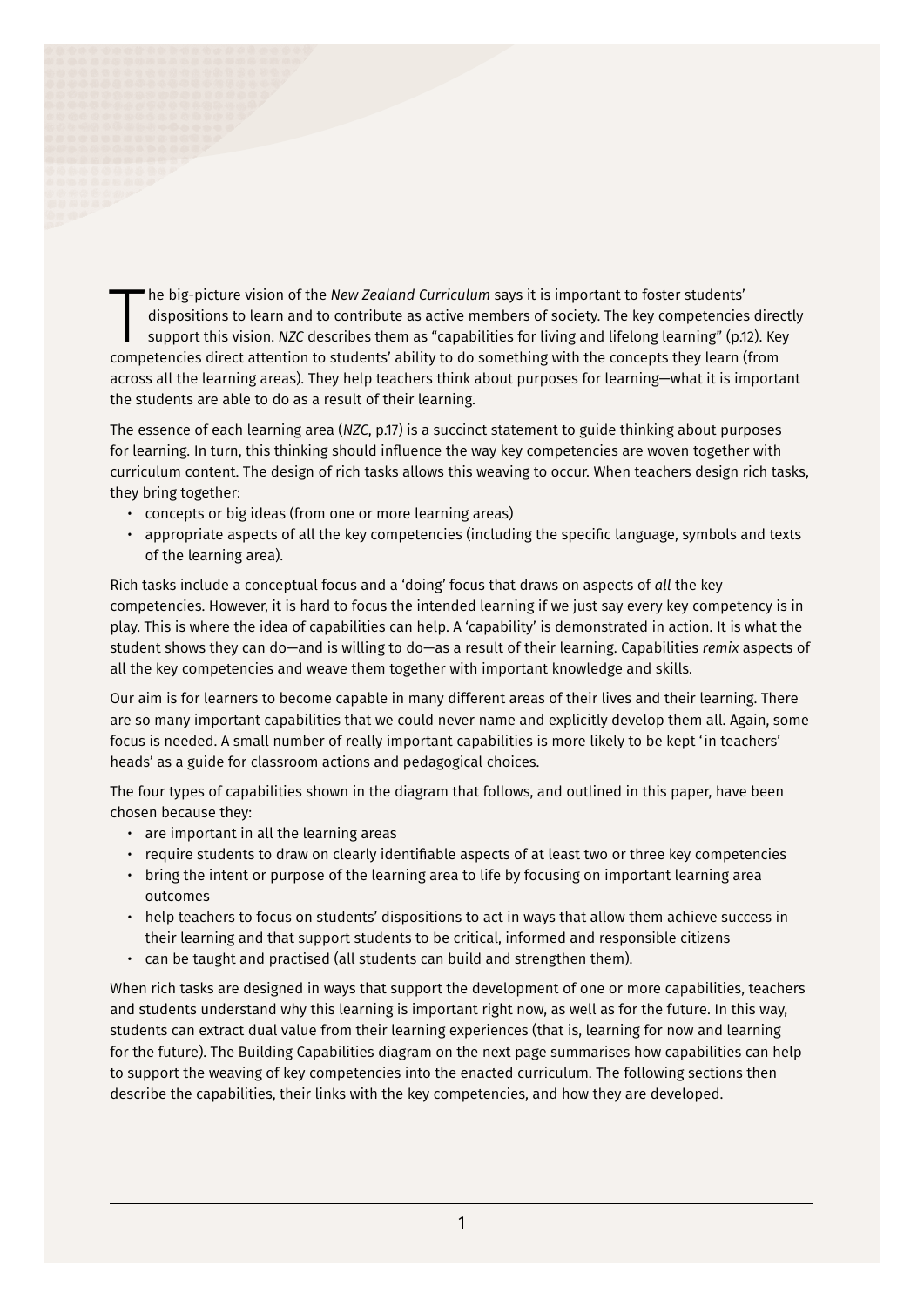# <span id="page-7-0"></span>**Linking teacher decisionmaking to** *NZC*

The table below shows links between *NZC* and the actions described on the model under "what the teacher does." Notice how different parts of *NZC* are woven together via the actions.

| <b>Action (verbatim from model)</b>                                              | <b>NZC links</b>                                                                                                                                         |
|----------------------------------------------------------------------------------|----------------------------------------------------------------------------------------------------------------------------------------------------------|
| Conveys a clear sense of purpose for each learning<br>area                       | Summaries or Essence Statements (p.17)<br>Expanded learning area statements (pp.19-33)                                                                   |
| Weaves together learning area achievement objectives<br>and the key competencies | Key competencies (pp.12-13)<br>Values (p.10) because key competencies "draw on<br>knowledge, attitudes and values in ways that lead to<br>action''(p.12) |
| Designs rich tasks and uses high leverage teaching<br>practices                  | School curriculum design and review (pp.37-42)<br>Principles as "foundations of curriculum decision-<br>making" $(p.9)$                                  |
| Creates and sustains an effective and reflective<br>learning environment         | Effective pedagogy (pp.34-36)<br>Effective uses of assessment information (p.40)                                                                         |

#### TABLE 1 **Links between** *NZC* **and teacher actions**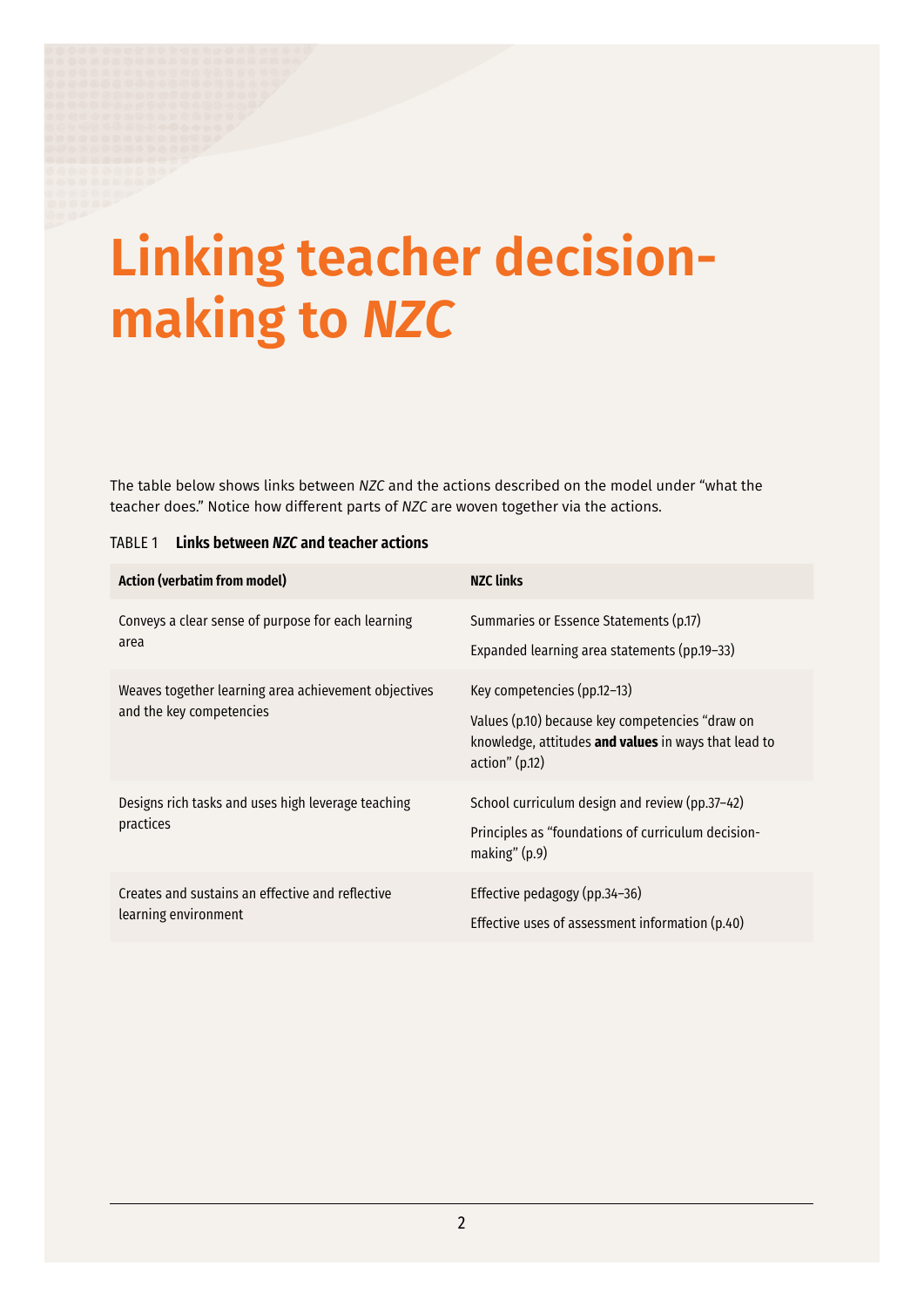#### <span id="page-8-0"></span>FIGURE 1 **Building Capabilities**



Note: The development of this model was funded by the Ministry of Education.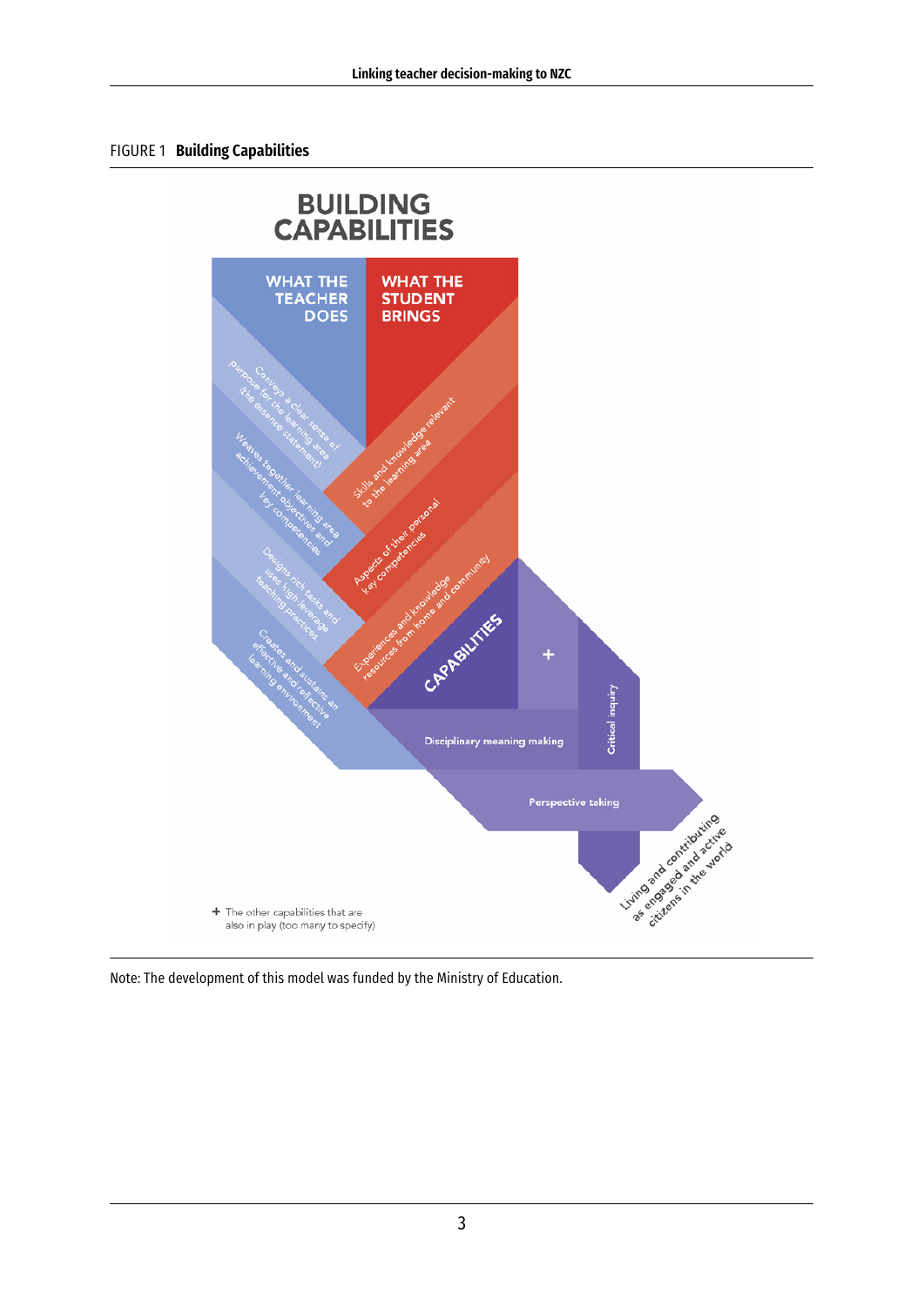# <span id="page-9-0"></span>**Making meaning in discipline-specific ways**

Making meaning in discipline-specific ways requires students to take the 'perspective' of the discipline (for example, to think like a scientist, mathematician or literary critic). This is a complex and multifaceted type of capability that is essential for accessing the ideas of others, as well as expressing understanding and ideas, and creating ideas.

Each discipline area has its own specific ways of conveying meanings. These are sometimes called its 'discourses'. *The New Zealand Curriculum* specifically mentions the key role these play in learning:

Each learning area has its own language or languages. As students discover how to use them, they find they are able to think in different ways, access new areas of knowledge, and see their world from new perspectives. (Ministry of Education, 2007a, p.16)

As students learn to use these languages (or discourses) teachers might encourage them by saying they are 'reasoning like statisticians', 'thinking like historians', 'investigating like scientists', and so on. There are close links between discipline-specific meaning-making and critical thinking. For example, drawing inferences from different types of texts requires an understanding of the disciplinary practices used to create the texts. Another example might entail understanding the types of claims that can count as evidence in different learning areas.

## **Weaving the key competencies**

The list below illustrates how students might need to draw on aspects of multiple key competencies as they demonstrate their meaning-making capabilities.

#### **Using language, symbols and texts**

Work with the representations, tools, and methods of a knowledge area. Recognise how these cultural tools shape what can and cannot be said/known from that perspective

#### **Thinking**

Think critically when working with the various texts of a discipline—e.g. when accessing the ideas of others, expressing own understanding and ideas, and creating ideas

Use metacognition to think about how meaning is, or could be, best expressed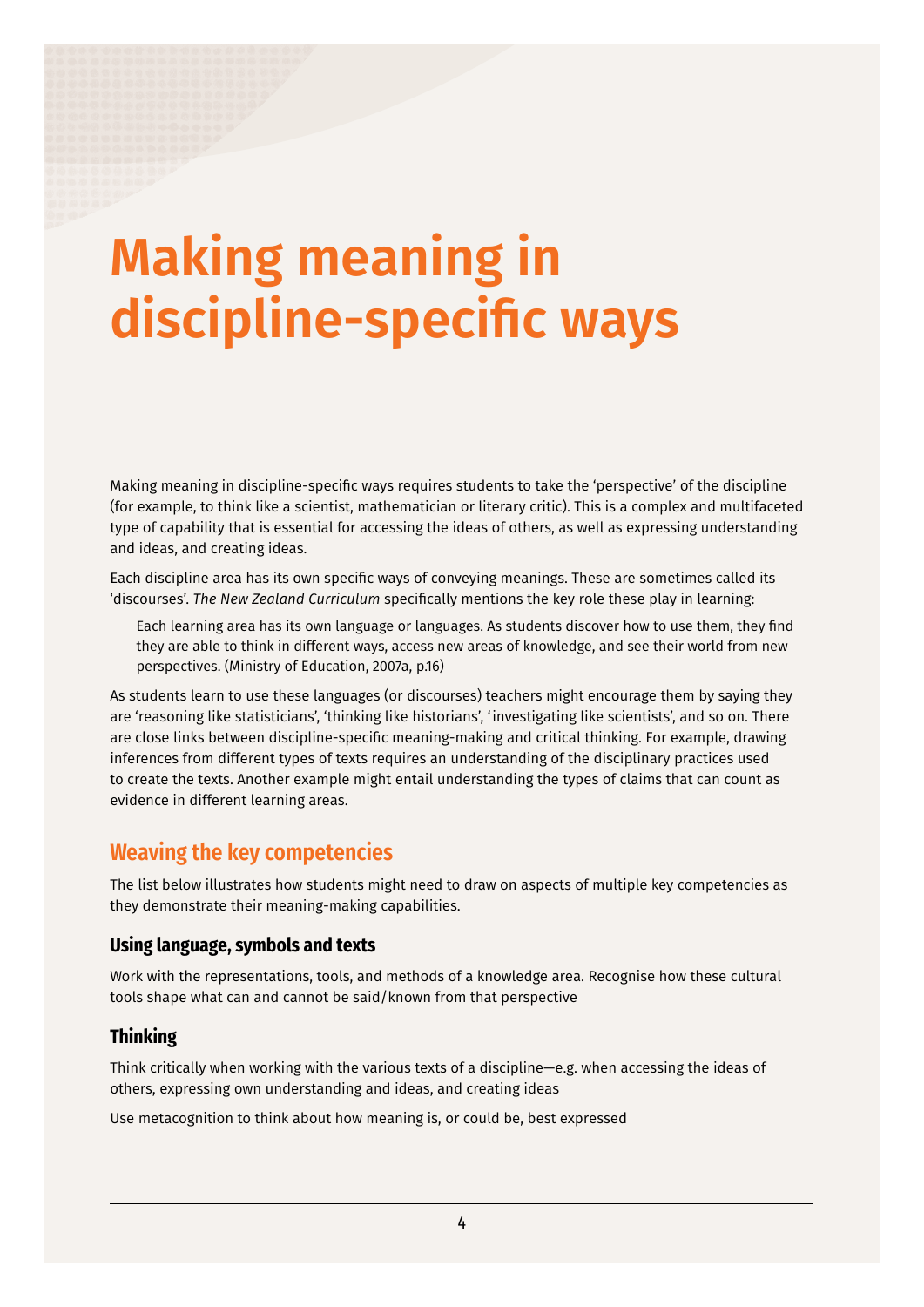## <span id="page-10-0"></span>**Participating and contributing**

Communicate in appropriate ways to meet a specific purpose, in a specific context

## **Managing self**

Be prepared to make the effort to not just take meaning-making for granted (critical thinking is always effortful)

## **Relating to others**

Select meaning-making strategies that are appropriate to a specific audience (know what is needed to reach that audience)

# **The scope of disciplinary meaning-making**

Many people think of using language, symbols and texts as the 'literacy and numeracy' key competency. These are important foundational areas of the curriculum but there is much more to this key competency than simply building the basics of literacy and numeracy:

- *Literacy across the curriculum* is about the ways we make sense of texts that convey information about knowledge generated by the various disciplines. In other words, literacy across the curriculum focuses on supporting students to unpack and understand written texts that convey information and ideas.
- *Disciplinary literacy* is the term used when we talk about the specific types of meaning–making in a discipline area. Different disciplines have their own specialist vocabulary and sometimes common words have a different (usually more precise) meaning when they are used in a specific disciplinary context. 'Theory' is such a word. In everyday life, we say, 'I have a theory' when we mean a guess or ad hoc working hypothesis. For a scientist, a theory is the best explanation for a specific phenomenon, supported by a body of evidence, and true for all the contexts in which it has been applied. Such a theory will only change if a whole new way of understanding the phenomenon being investigated opens up.

There is also much more to disciplinary meaning-making than the words used or the way they are assembled (that is, the grammar of the written texts of a discipline). All the following aspects of meaningmaking can have discipline-specific differences:

- conventions for organising data (for example, graphs and tables)
- how 'models' of reality are created and used as thinking supports (for example, actual models, diagrams, maps, plans, metaphors)
- how visual images are constructed (for example, how colour, perspective and symbolism are used to convey meaning in literary texts)
- what symbols convey, and who says so (for example, the ways arrows are used can have very different meanings in different disciplinary contexts, and even sometimes within the same broad discipline area. An arrow on a food chain means something quite different to an arrow on a light ray diagram, but both come under the science umbrella)
- how construction of written texts conveys meaning (grammar and vocabulary)
- how simulations, 3D visualisations and other types of multimodal texts convey complex meanings
- how body language communicates meaning (in dance and drama for example there are conventions for how gestures are used convey specific meanings non-verbally). As well as in the arts, control of games and physical activities often involve this sort of meaning-making.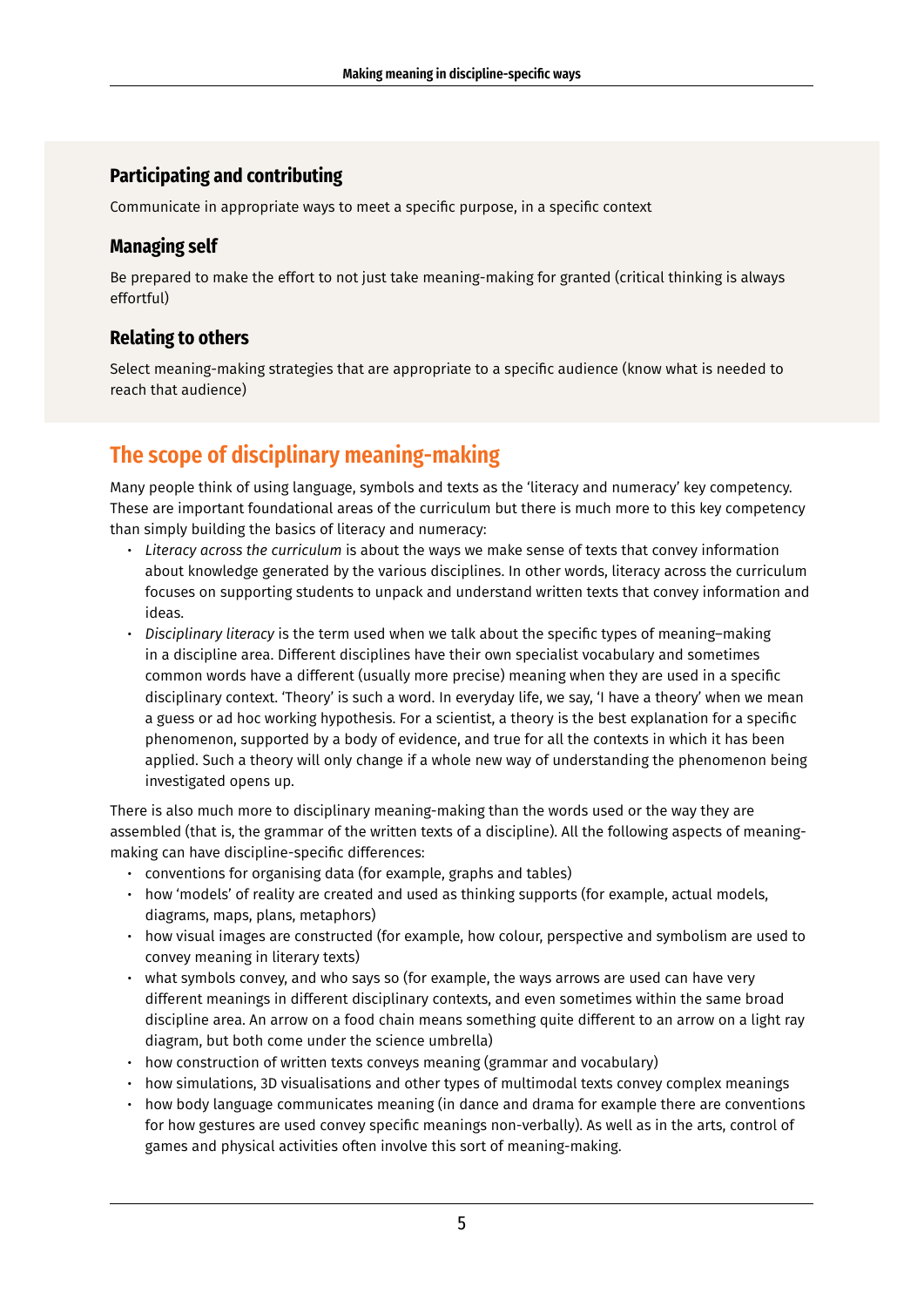# <span id="page-11-0"></span>**Developing disciplinary meaning-making**

A retrospective analysis of students' meaning-making capabilities was recently carried out, drawing on selected National Monitoring Study of Student Achievement (NMSSA) assessments in mathematics, science, and English: Viewing.<sup>1</sup> The analysis demonstrated that each of these disciplines has its own epistemic practices. (The term 'epistemic practices' refers to how practitioners in a discipline build and justify new knowledge and shape and convey their ideas.)

Because each of the three NMSSA inquiries has its own distinct mix of practices, it is difficult to draw broad generalisations about students' meaning-making capabilities across the learning areas. However, despite this limitation, it is possible to make an important generic statement about how students make progress between Year 4 and Year 8. At Year 4, they are still mainly drawing on everyday practices for meaning-making. By Year 8, they are expected to be able to use an expanding repertoire of specific meaning-making practices relevant to each discipline.

Year 8 students who have not demonstrated expected progress against the levels in the *NZC* are less likely to have a grasp of these meaning-making practices than those who have made expected progress.

One implication that might be drawn from this pattern is that some students are not explicitly learning about specific meaning-making practices and have not successfully picked these up by indirect signals (for example, through observing how other people use these types of practices). Not knowing how to use disciplinary meaning-making practices appears to hamper students' overall achievement. Yet the actual practices outlined in reports of these analyses are not especially difficult. They could be readily learned if more teachers were more aware of their scope and importance.

<sup>1</sup> The reports are pending and will be released as a set.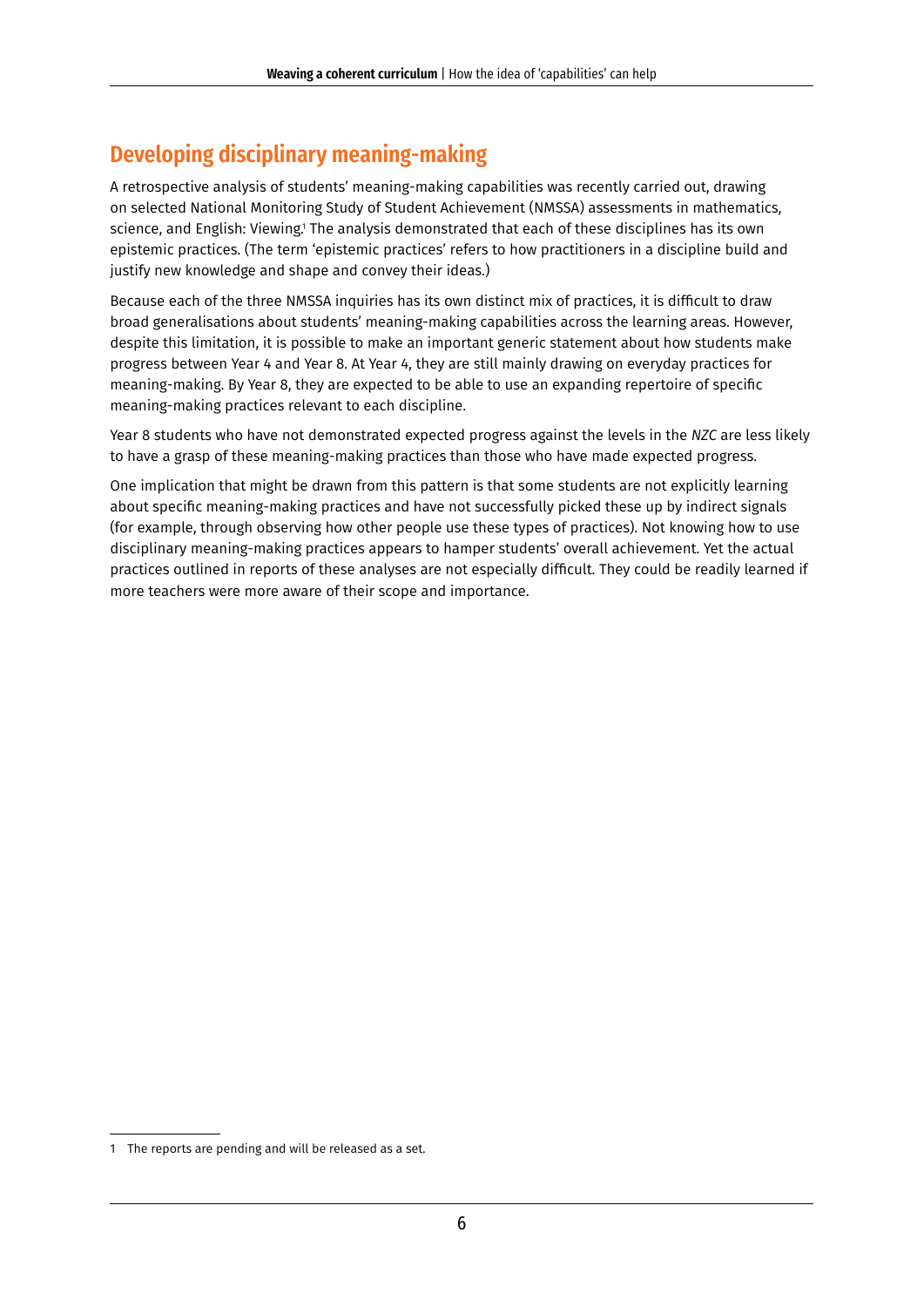# <span id="page-12-0"></span>**The capability of perspective-taking**

'Perspective-taking' refers to the ability to 'see' an idea, action or challenge from the perspective of one or more other people. In an earlier project called Key Competencies and Effective Pedagogy, this emerged as an important component of many rich learning tasks.<sup>2</sup>

Perspective-taking supports the *NZC* vision of educating our young people to be and become actively engaged members of society. For example, it has been shown to be essential to understanding complex issues in our world. Our perspectives are culturally framed and grounded in our shared values. This is one reason that different people might interpret the same situation in different ways. Awareness that values or cultural perspectives can differ, or that there are discipline-specific ways of making knowledge claims, are just some of the ways students might draw on their own and other's funds of knowledge for critical and considered perspective-taking.

Effective collaboration also requires individuals to contribute in considered ways. Each person needs to be able to take the perspective of others in a group when shaping their responses. They need to think critically about which aspects of their own knowledge and skills will contribute productively to the group's agenda.

# **Weaving the key competencies**

The list below illustrates how students might need to draw on aspects of multiple key competencies as they demonstrate their perspective-taking capabilities.

### **Relating to others**

Consider a challenge, situation, or action sequence from a different point of view

### **Managing self**

Requires the ability to put own thoughts and feelings to one side while exploring other ideas (see also metacognition)

### **Thinking**

Think critically about relevant perspectives—those that are present but also those that might be missing (e.g. critical literacy)

Metacognition—being aware of own thinking and how it might differ from others

<sup>2</sup> [http://nzcurriculum.tki.org.nz/Key-competencies/Key-competencies-and-effective-pedagogy/Insights-into-the-key](http://nzcurriculum.tki.org.nz/Key-competencies/Key-competencies-and-effective-pedagogy/Insights-into-the-key-competencies)[competencies](http://nzcurriculum.tki.org.nz/Key-competencies/Key-competencies-and-effective-pedagogy/Insights-into-the-key-competencies). Note that here the term used is "the challenge of walking in others' shoes".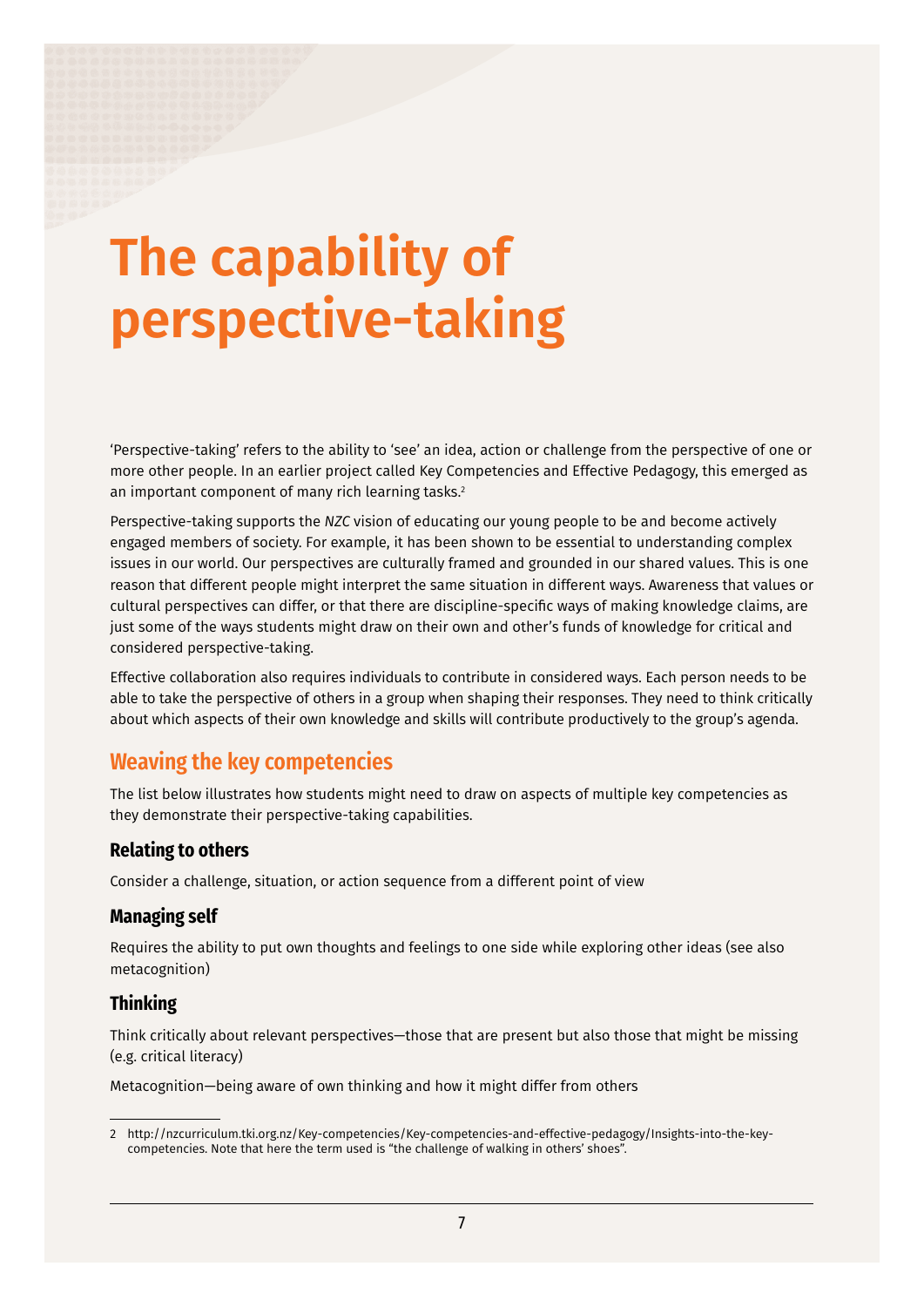## <span id="page-13-0"></span>**Participating and contributing**

Many different inquiry/action contexts require a consideration of different perspectives

#### **Using language, symbols and texts**

Seeing from the 'perspective' of a discipline requires awareness of how knowledge is created, validated and expressed in different discipline areas

# **The scope of perspective-taking**

Empathy and perspective-taking are closely related concepts. Some people see perspective-taking as a sub-set of empathy. Others see them as overlapping concepts, with both similarities and differences. The most important thing to note is the *emotional* dimension that empathy brings to perspective-taking. Perspective-taking requires critical thinking, but to this it adds awareness of *feelings*. This is one reason to focus on it as a capability in its own right.<sup>3</sup>

# **Perspective-taking across the curriculum**

It is obvious that perspective-taking is an important *social* capability (for example, for making and keeping friends, or working within different groups). However, it is also integral to a range of *learning* challenges. The following examples are just a few of the many ways in which perspective-taking underpins successful learning:

- writing for a specific audience and/or purpose
- exploring an author's ideas and agenda in a literary text (and understanding why different readers might infer different things from this text)
- appreciating differences in how people understand the world (for example, people in the past; people in different societies and cultures today; scientific versus everyday ways of explaining events)
- employing design processes to achieve a product or technological solution that meets a specific user's need
- understanding why people might hold different points of view on an issue (or place, event, activity, way of communicating)
- considering what has been included and what has been overlooked when an inquiry was designed (for example, a social inquiry, or a statistical inquiry).

# **Developing perspective-taking**

The research literature provides some guidance about the stages young learners go through as they get better at perspective-taking:4

• Very young children are not able to clearly differentiate between social (intentional) perspectives of self and others.

<sup>3</sup> This short discussion explains why perspective-taking is an essential capability for every child, and provides some simple tips for supporting its development: [https://www.psychologytoday.com/blog/the-parents-we-mean-be/201007/how-do](https://www.psychologytoday.com/blog/the-parents-we-mean-be/201007/how-do-we-help-children-take-other-perspectives-conversation)[we-help-children-take-other-perspectives-conversation](https://www.psychologytoday.com/blog/the-parents-we-mean-be/201007/how-do-we-help-children-take-other-perspectives-conversation)

<sup>4</sup> The following article provides a useful short overview of perspective-taking, its relationship to empathy, and its developmental stages: <http://www.education.com/reference/article/learning-perspective-taking/>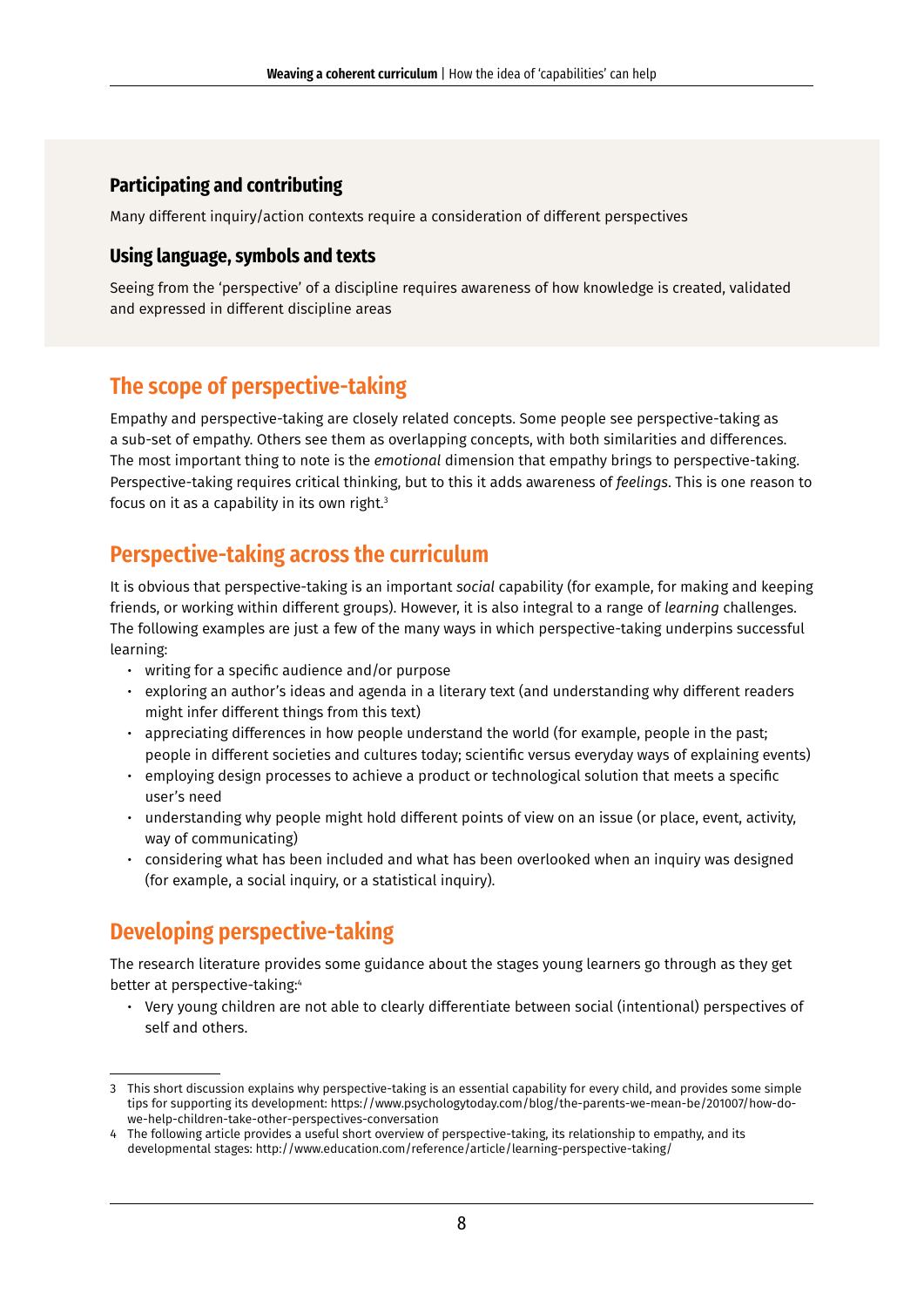- As they develop, children come to understand that other people have their own subjective thoughts and feelings. However, they think that different perspectives come from different information.
- During middle childhood, most children learn to reflect on how another person might see them. By now, they can take another person's point of view.
- It's a step up again for the student to be able to reflect on how a third person might view them and, at the same time, how that third person might view another person different from them. This stage is associated with preadolescence.
- As they mature, many students develop the ability to reflect on ways society might influence individuals' perspectives. While this stage is associated with adolescence, some adults cannot do this.<sup>5</sup>

These broad developmental stages interact with conceptual growth in the learning areas. Some research has recently begun to describe patterns of progress in a specific perspective-taking context. One example is social inquiry, where conceptual understanding of how and why people hold differing values is integral to developing more nuanced and insightful perspective-taking.

<sup>5</sup> For more detail see Kahn, S. & Zeidler, D. (2016). Using our heads and HARTSS: Developing perspective-taking skills for socioscientific reasoning. *Journal of Science Teacher Education, 27*: 261. doi:10.1007/s10972-016-9458-3. (Note: HARTSS stands for Humanities, Arts and Social Sciences.)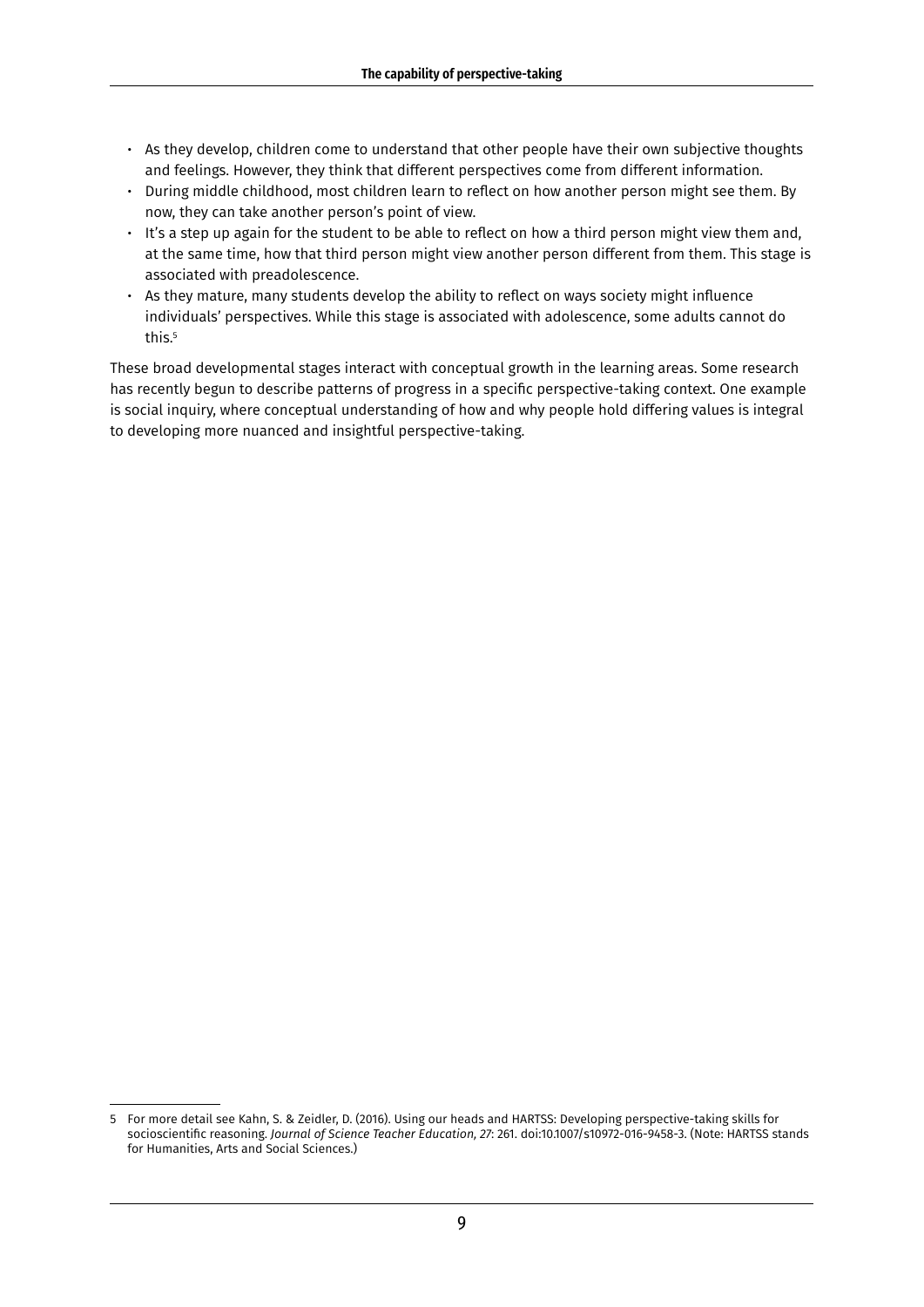# <span id="page-15-0"></span>**Capabilities for** *critical inquiry*

Critical inquiry is an umbrella term that signals the importance of students being active **participators** in knowledge-building. When students take an active part in authentic inquiry practices they build their awareness of how new knowledge claims are made and justified in different learning areas. They are acting like 'junior' scientists, mathematicians, social scientists, literary critics, and so on.

Different discipline areas have their own specific inquiry practices so it is important that students experience critical inquiry across the range of *NZC* learning areas. Critical inquiry demands both critical and creative thinking. It includes activities such as gathering and interpreting data; using evidence to support ideas; and critiquing evidence.<sup>6</sup>

Inquiry capabilities are cross-cutting with perspective-taking and disciplinary meaning-making. Any rich inquiry will require students to draw on their capabilities in these aspects, and hence on all their key competencies.

## **Weaving the key competencies**

The list below illustrates how students might need to draw on aspects of multiple key competencies as they demonstrate their critical inquiry capabilities.

#### **Thinking**

Ask curious and critical questions (both creative and critical thinking needed)

Tease out cause and effect connections (an aspect of systems thinking)

#### **Using language, symbols and texts**

Using the representational practices of the discipline to think with, or ask questions, or shape explanations etc. (These practices could include diagramming, modelling, drawing, using metaphors or analogies, creating flow charts etc.)

<sup>6</sup> These are the titles given to the first three of the science capabilities that were developed to help weave the parts of the science curriculum together with the key competencies: [http://scienceonline.tki.org.nz/Science-capabilities-for](http://scienceonline.tki.org.nz/Science-capabilities-for-citizenship/Introducing-five-science-capabilities)[citizenship/Introducing-five-science-capabilities](http://scienceonline.tki.org.nz/Science-capabilities-for-citizenship/Introducing-five-science-capabilities)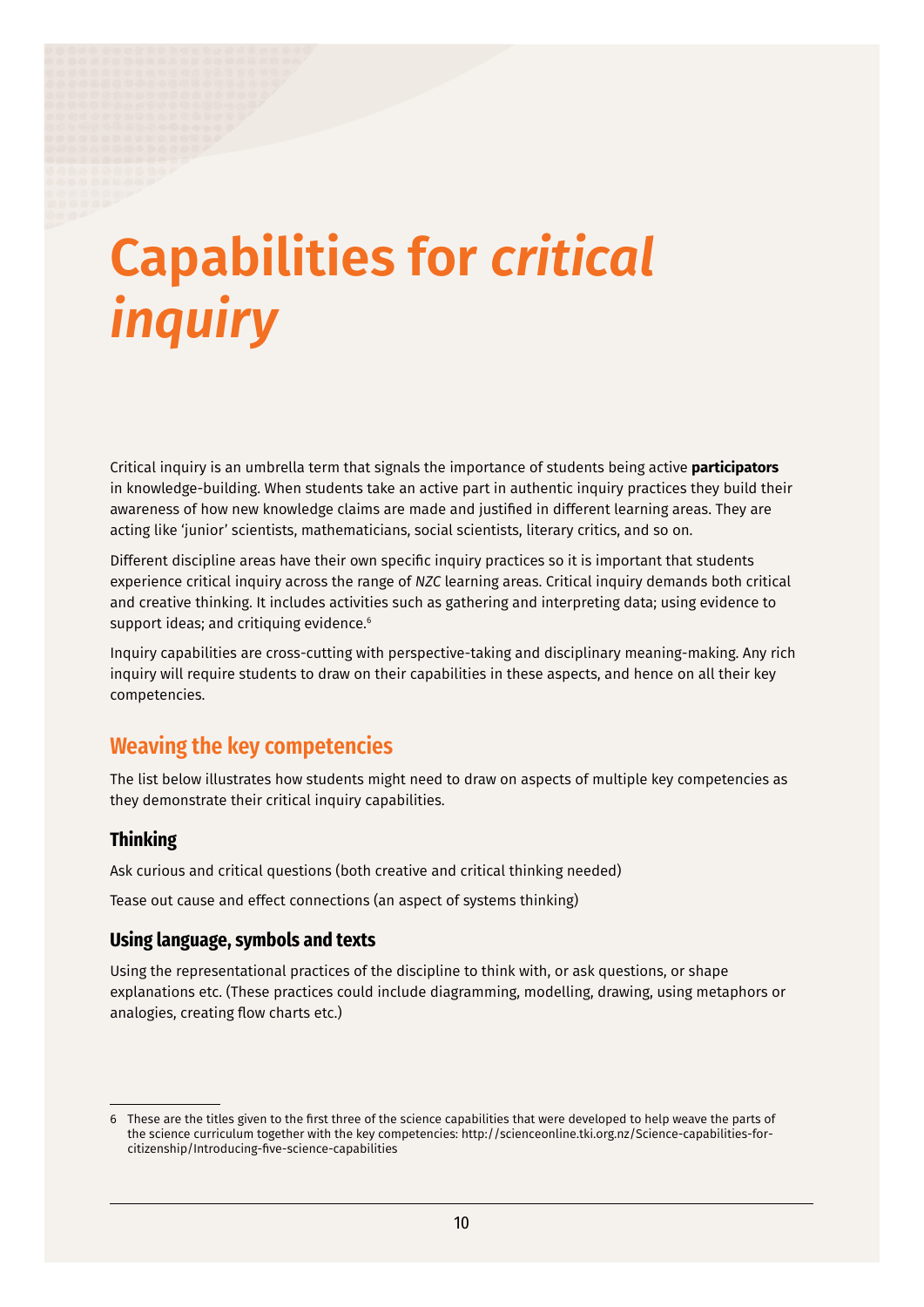## <span id="page-16-0"></span>**Managing self**

A *disciplined* form of creativity is needed (not just 'anything goes'): the inquiry will be bounded by the practices of the learning area and by the practicalities of the context

## **Participating and contributing**

Inquire into issues of relevance to students' lives

Be more discerning about knowledge sources and deal with conflicting evidence

## **Relating to others**

Identify own assumptions and values, and compare them with those of others (see also perspective-taking)

# **The scope of critical inquiry**

Inquiry capabilities support students to learn how knowledge is made in different learning areas. For example, when students gather and interpret data like an historian, they learn about the important practices of *historical thinking*. When working with historical sources, historians think critically about *when* a source was produced, *who* wrote it, and for *what* purpose.7 By contrast, when students gather and interpret data in a science investigation, they learn about the importance of carefully controlling variables, so that a convincing explanation can be made. They also learn how core concepts and theories of science guide the investigation plan and the way data are interpreted.<sup>8</sup>

Supporting their ideas with evidence is another aspect of critical inquiry that plays out somewhat differently according to the 'rules' about what counts as evidence in a specific discipline area. When students are asked to think like literary critics in English, they look for specific passages of text that support their interpretation and justify their argument by drawing on established literary conventions.<sup>9</sup> When they are working like statisticians, they carefully gather and organise quantitative data following established statistical processes (such as those that account for variability in sampling), then use this data to make claims that they can support with evidence.<sup>10</sup>

The research literature suggests that critiquing evidence is the hardest aspect of critical inquiry to develop. With practice and support, students learn to keep an open mind as they set aside their own ideas to consider other possible explanations. Doing this requires both critical thinking and perspective-taking, which takes self-discipline and self-awareness (both aspects of managing self). In learning areas like health and physical education and the social sciences, critique could involve students identifying their own assumptions and values and then comparing them with those of others.

<sup>7</sup> For an example of a New Zealand secondary teachers' curriculum design work, see<http://historicalthinking.ca/blog/558> Many inquiry examples can be found at [https://beyondthebubble.stanford.edu/our-approach.](https://beyondthebubble.stanford.edu/our-approach) The sources here are all American but the ideas could be readily adapted.

<sup>8</sup> A set of eight *science practices* was recently developed for the Common Core Standards in the USA. In this short article, well-known science educator Rodger Bybee compares and contrasts science and engineering practices. The engineering versions are similar to what we might call a technological inquiry in New Zealand: [http://nstahosted.org/pdfs/ngss/](http://nstahosted.org/pdfs/ngss/resources/201112_framework-bybee.pdf) [resources/201112\\_framework-bybee.pdf](http://nstahosted.org/pdfs/ngss/resources/201112_framework-bybee.pdf)

<sup>9</sup> At the primary school level, this report gives something of the flavour of this type of activity. Note that this research was carried out before the development of the idea of capabilities: [http://www.nzcer.org.nz/research/publications/lifelong](http://www.nzcer.org.nz/research/publications/lifelong-literacy-integration-key-competencies-and-reading)[literacy-integration-key-competencies-and-reading](http://www.nzcer.org.nz/research/publications/lifelong-literacy-integration-key-competencies-and-reading)

<sup>10</sup> This website outlines progression in statistical thinking from Level 1 to level 8 of *The New Zealand Curriculum*. Explicitly supporting claims with evidence first appears in the description for level 3: [http://new.censusatschool.org.nz/key-ideas/](http://new.censusatschool.org.nz/key-ideas/statistical-investigations/) [statistical-investigations/](http://new.censusatschool.org.nz/key-ideas/statistical-investigations/)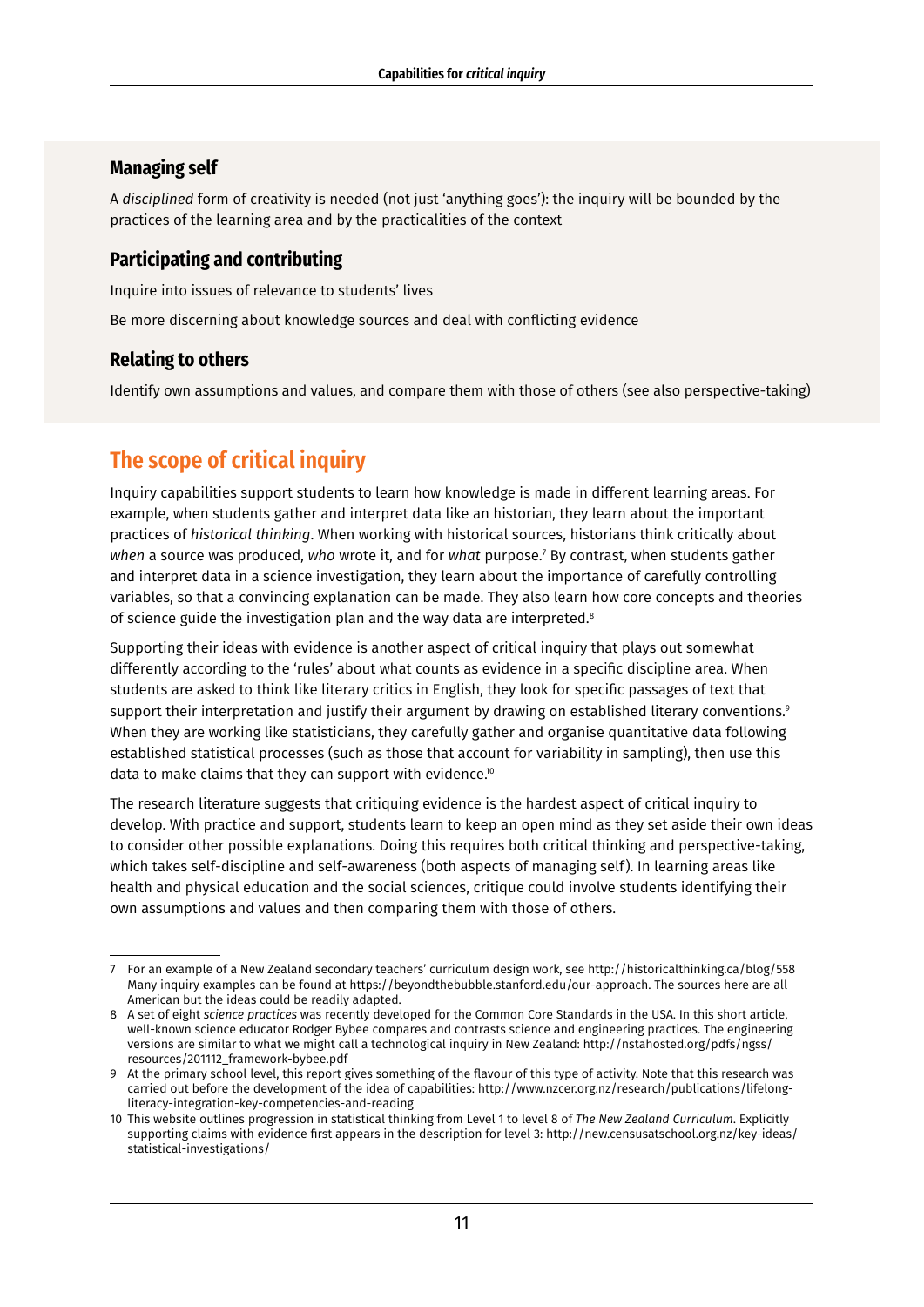<span id="page-17-0"></span>Sometimes the 'evidence' to be critiqued is the student's own work. This is centrally important in the production of original work (for example, in the arts)<sup>11</sup> but is an important part of self-assessment in any subject. Again, this sort of critique demands self-awareness and self-discipline.

Perhaps the most common form of classroom-based inquiry is informational. Rather than directly learning about how knowledge is created in a discipline area, students use aspects of their inquiry capabilities to learn to be more discerning about knowledge sources. They gain practice in challenges like dealing with conflicting evidence (which is about both interpretation and critique). In this way, the inquiry capabilities can also help build information literacy.

# **Relationships between critical inquiry and the key competency of thinking**

The key competency 'thinking' is so broad that it risks being everywhere and nowhere. Of course, students need to think if they are to learn! Critical thinking (sometimes called 'higher order thinking' or 'HOT') is a centrally important component of critical inquiry. In contrast to everyday thinking, effort and deliberate attention are required. Some people define critical thinking quite narrowly and restrict it to very 'academic' contexts. Others perceive a much broader nature for critical thinking and apply this to a wide range of contexts. When it is broadly defined, critical thinking has the potential to work with and support other types of thinking. It is also an essential component of critical reflection on how all the key competencies are being developed.

Many different frameworks for critical thinking can be found on the Internet. The appendix to this paper groups content from different frameworks, using names that support the vision of the *NZC*—the vision that it is important to foster *students' dispositions to learn* and to *contribute as active members of society*.

Considerable creativity is also likely to be involved in critical inquiry, and this is another aspect of the key competency of thinking. Other aspects of thinking needed for inquiry might include caring and ethical thinking, systems thinking, and metacognitive reflection—to name just three possibilities.<sup>12</sup>

# **Developing critical inquiry**

Students develop increasing sophisticated inquiry capabilities as they come to understand that new concepts and insights are not just 'out there' waiting to be picked up. Their way of understanding the status of knowledge in the world will change over time in several important ways. The names below have been chosen to broadly describe how students 'know' at different stages of their development.<sup>13</sup>

- **Look and know:** in the early years of school, children are just beginning to realise that what they think is different from why they think it. They can give their opinions and reasons make simple predictions, ask different types of questions and actively search for answers.
- **Thinking and explaining:** as they move through their primary school years, most children learn how to shape explanations and support them with evidence. They learn that there could be more than

<sup>11</sup> See for example [http://nzcurriculum.tki.org.nz/Curriculum-stories/Media-gallery/Learning-to-learn/Feedback-and](http://nzcurriculum.tki.org.nz/Curriculum-stories/Media-gallery/Learning-to-learn/Feedback-and-critique-in-art)[critique-in-art](http://nzcurriculum.tki.org.nz/Curriculum-stories/Media-gallery/Learning-to-learn/Feedback-and-critique-in-art)

<sup>12</sup> Other possibilities can be found at: [http://nzcurriculum.tki.org.nz/Key-competencies/Key-competencies-and-effective](http://nzcurriculum.tki.org.nz/Key-competencies/Key-competencies-and-effective-pedagogy/Insights-into-the-key-competencies)[pedagogy/Insights-into-the-key-competencies](http://nzcurriculum.tki.org.nz/Key-competencies/Key-competencies-and-effective-pedagogy/Insights-into-the-key-competencies)

<sup>13</sup> These ideas have been synthesized from several sources, including recent research on: making progress in argumentation (<http://scientificargumentation.stanford.edu/project/>); students' demonstrations of their science capabilities in several New Zealand schools [\(http://www.nzcer.org.nz/research/publications/capabilities-living-and-lifelong-learning-whats](http://www.nzcer.org.nz/research/publications/capabilities-living-and-lifelong-learning-whats-science-got-do-it)[science-got-do-it](http://www.nzcer.org.nz/research/publications/capabilities-living-and-lifelong-learning-whats-science-got-do-it)); how children's investigative skills in science develop ([http://www.nzcer.org.nz/research/publications/](file:///C:\Users\rose\Downloads\www.nzcer.org.nz\research\publications\using-nemp-inform-teaching-science-skills) [using-nemp-inform-teaching-science-skills](file:///C:\Users\rose\Downloads\www.nzcer.org.nz\research\publications\using-nemp-inform-teaching-science-skills)); and progress maps from resource materials that support the national curriculum in Northern Ireland ([http://www.nicurriculum.org.uk/curriculum\\_microsite/TSPC/what\\_are\\_tspc/progress\\_](http://www.nicurriculum.org.uk/curriculum_microsite/TSPC/what_are_tspc/progress_maps/index.asp) [maps/index.asp\)](http://www.nicurriculum.org.uk/curriculum_microsite/TSPC/what_are_tspc/progress_maps/index.asp)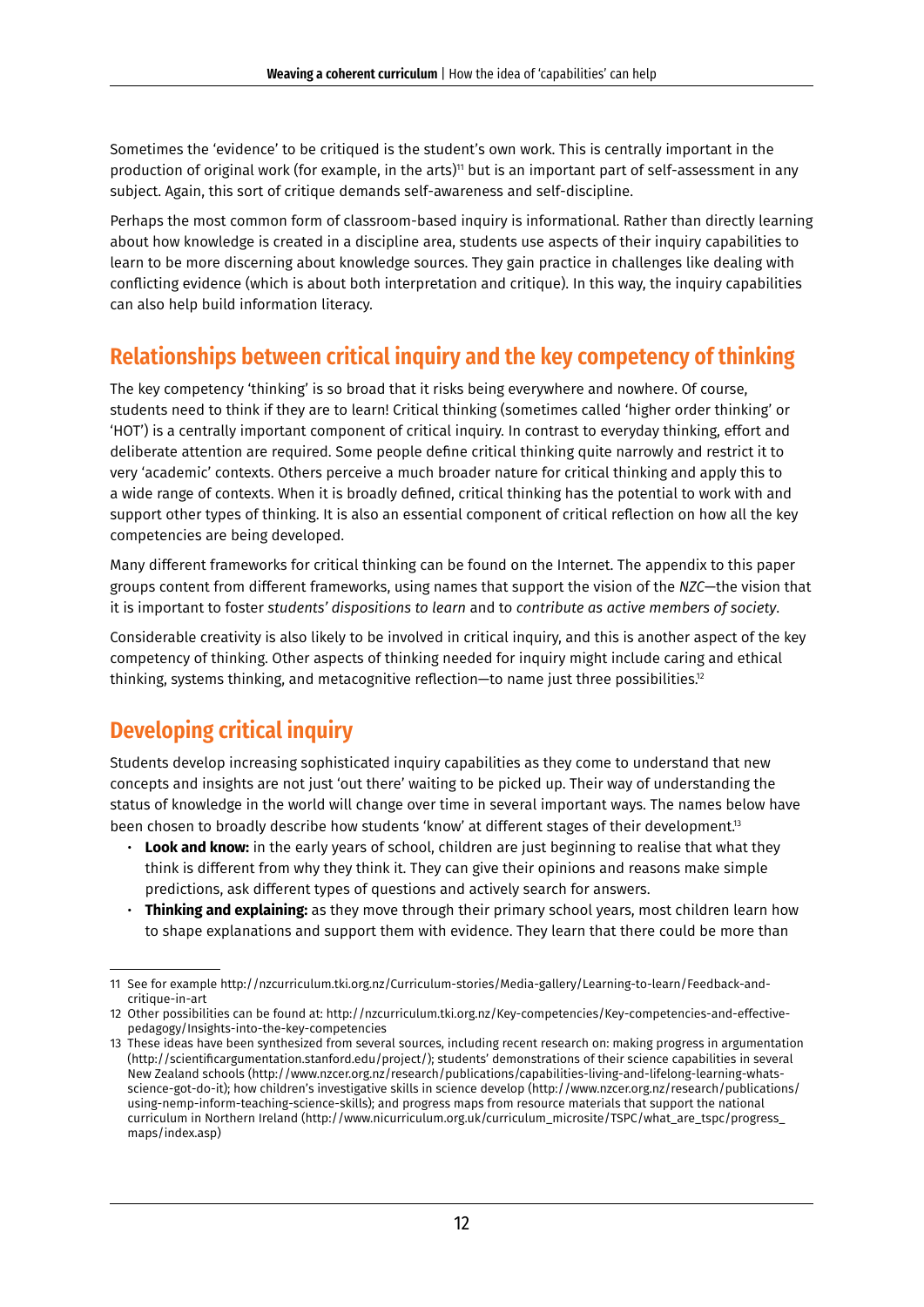one cause for an event, or more than one possible solution to a problem. They can shape their opinions, and give their reasons for choices and actions.

- **Knowledge testing:** In the middle years, students come to recognise that because more than one explanation could be plausible, alternatives will need to be tested against the available evidence. They think more critically about their own ideas and understand there might be more than one point of view. They examine options and weigh up pros and cons. They are learning to discriminate between fact and opinion and question the reliability of evidence.
- **Open-minded reasoning**: There is an important step up from knowledge-testing to recognising and addressing *disconfirming* evidence. (Many adults cannot do this.) Older students need a lot of practice and support to consider and eliminate alternative explanations more systematically, and to identify bias and errors in arguments. They are beginning to understand that interactions between variables can make deciding and/or explaining more complex, which means they need to predict likely consequences and evaluate outcomes from a range of perspectives.

Note that the demands of a task will influence students' ability to demonstrate their critical inquiry capabilities. This means that it will be important to gather information about the learning context and/or assessment task(s) used to generate achievement data.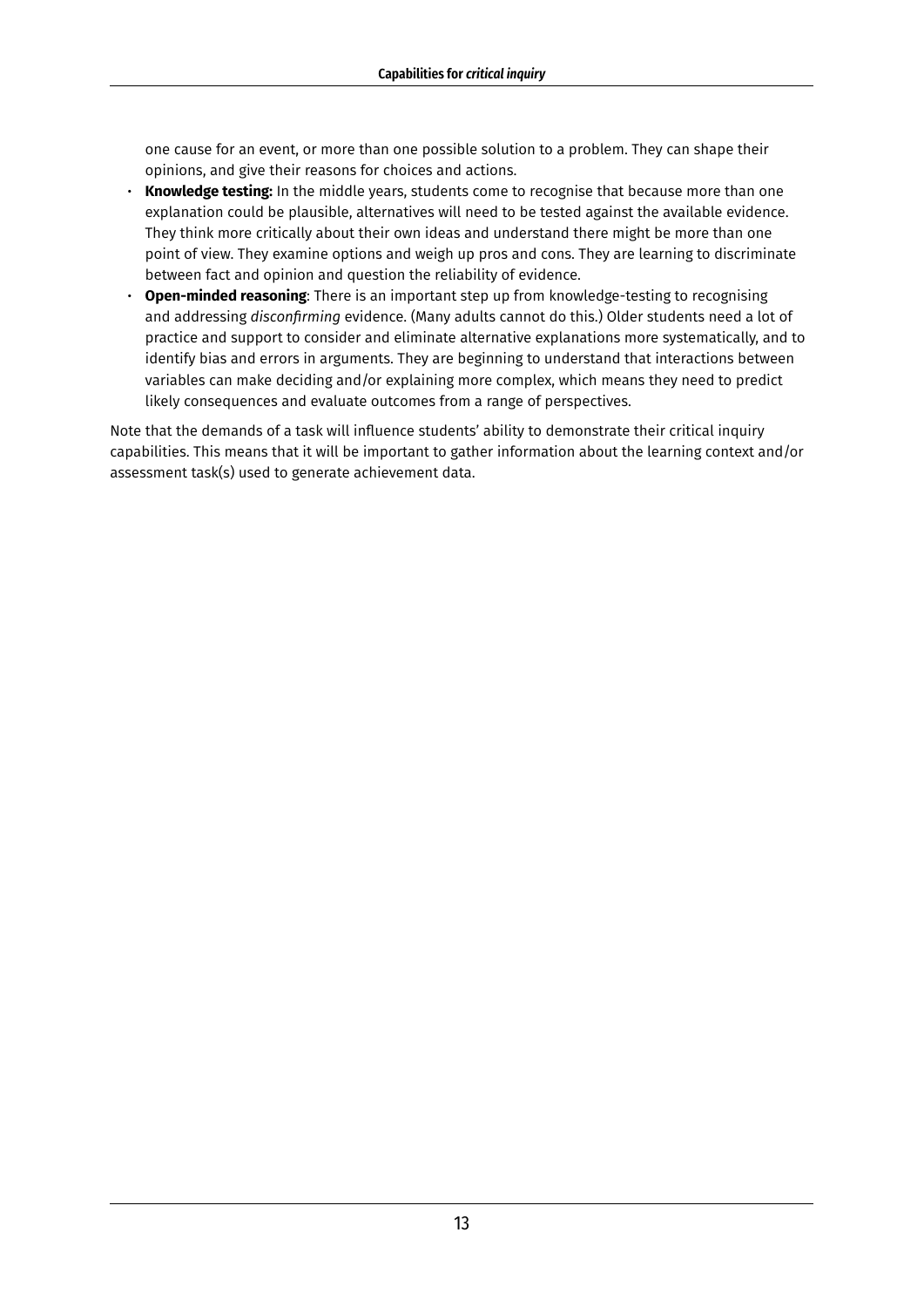# <span id="page-19-0"></span>**Taking action (Living and contributing as active engaged citizens in the world)**

Knowing when and how to take a specific course of action and being disposed to do so all come under the umbrella of this capability. Different aspects of the other capabilities outlined in this report—and many more—come together when students take their learning out into the world beyond school.

*The New Zealand Curriculum* strongly signals that participatory experiences are important for every student. It is clear in the vision for "confident, connected, actively engaged lifelong learners" (p.8). Participation is implied in the exploration and modelling of values (p.10). It is apparent in a deep reading of the key competency, participating and contributing (p.12). Ways in which subject-specific learning supports participation in the world are either explicit or implied in the essence statements for each learning area (p.17). In most learning areas, these high-level signals are also supported by some of the achievement objectives.

Look back at the weaving diagram and notice the position of the words "living and contributing as active engaged citizens in the world". This phrase represents the overarching aim for learning that provides students with opportunities to develop and stretch all their capabilities.

# **Weaving the key competencies**

The list below illustrates how students might need to draw on aspects of multiple key competencies as they demonstrate their action-taking capabilities.

## **Participating and contributing**

Sustain and extend capabilities built in school (e.g. read for pleasure and leisure; take personal action for own and others' wellbeing)

Use appropriate strategies to achieve specific action plans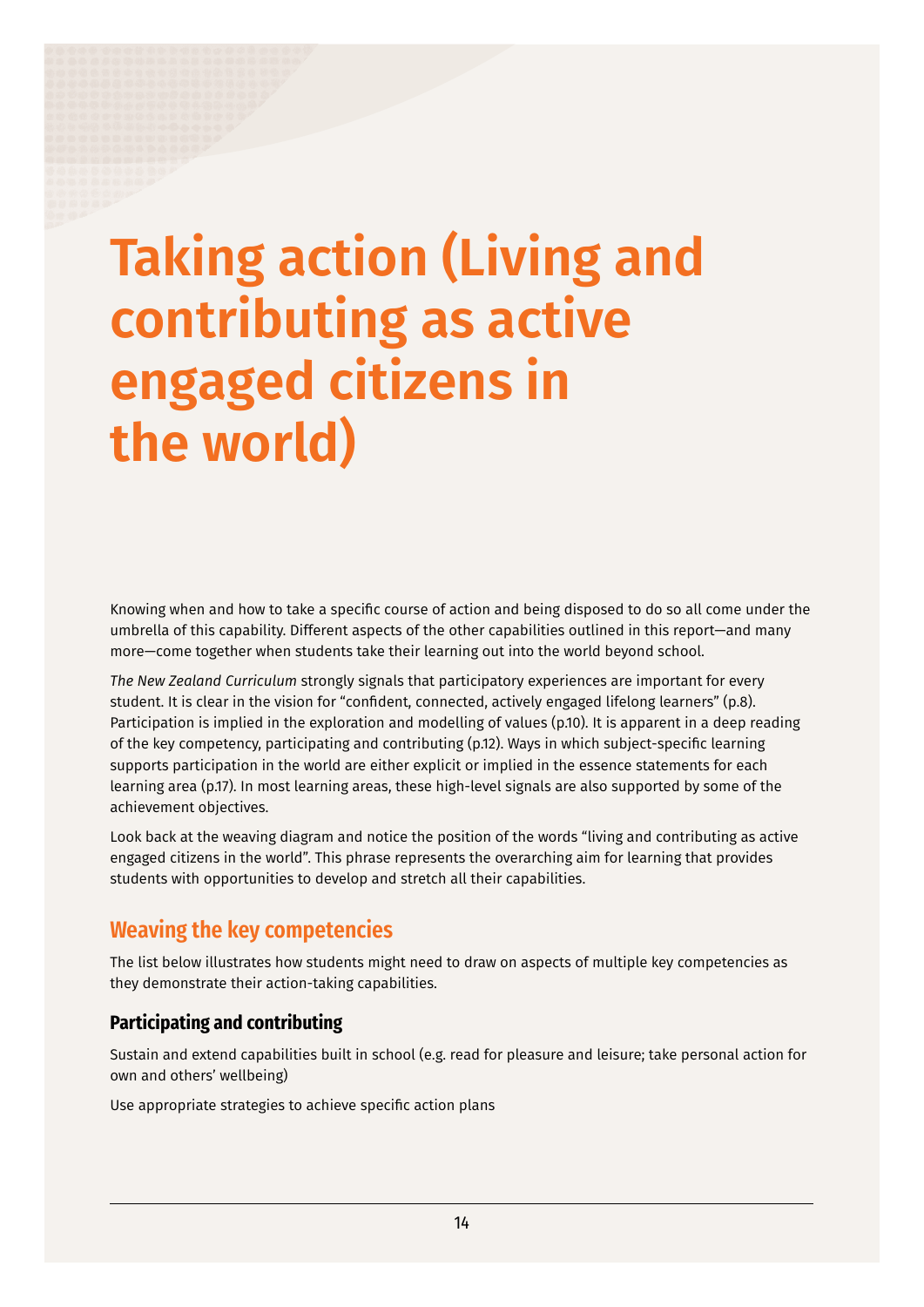## **Managing self**

See yourself in the big picture. Demonstrate personal responsibility where there is a choice of ways to act Be prepared to take a risk and try something new, and to learn from mistakes

## **Relating to others**

Be respectful of appropriate practices in different cultural contexts Show awareness of impact of own choices and actions on others

## **Thinking**

Use cause and effect thinking to work out possible solutions and consequences (see also critical inquiry)

Metacognition: show awareness of own strengths and areas where it could be necessary to ask for help and support.

## **Using language, symbols and tests**

Specific types of meaning-making will always be needed, as relevant to the context and tasks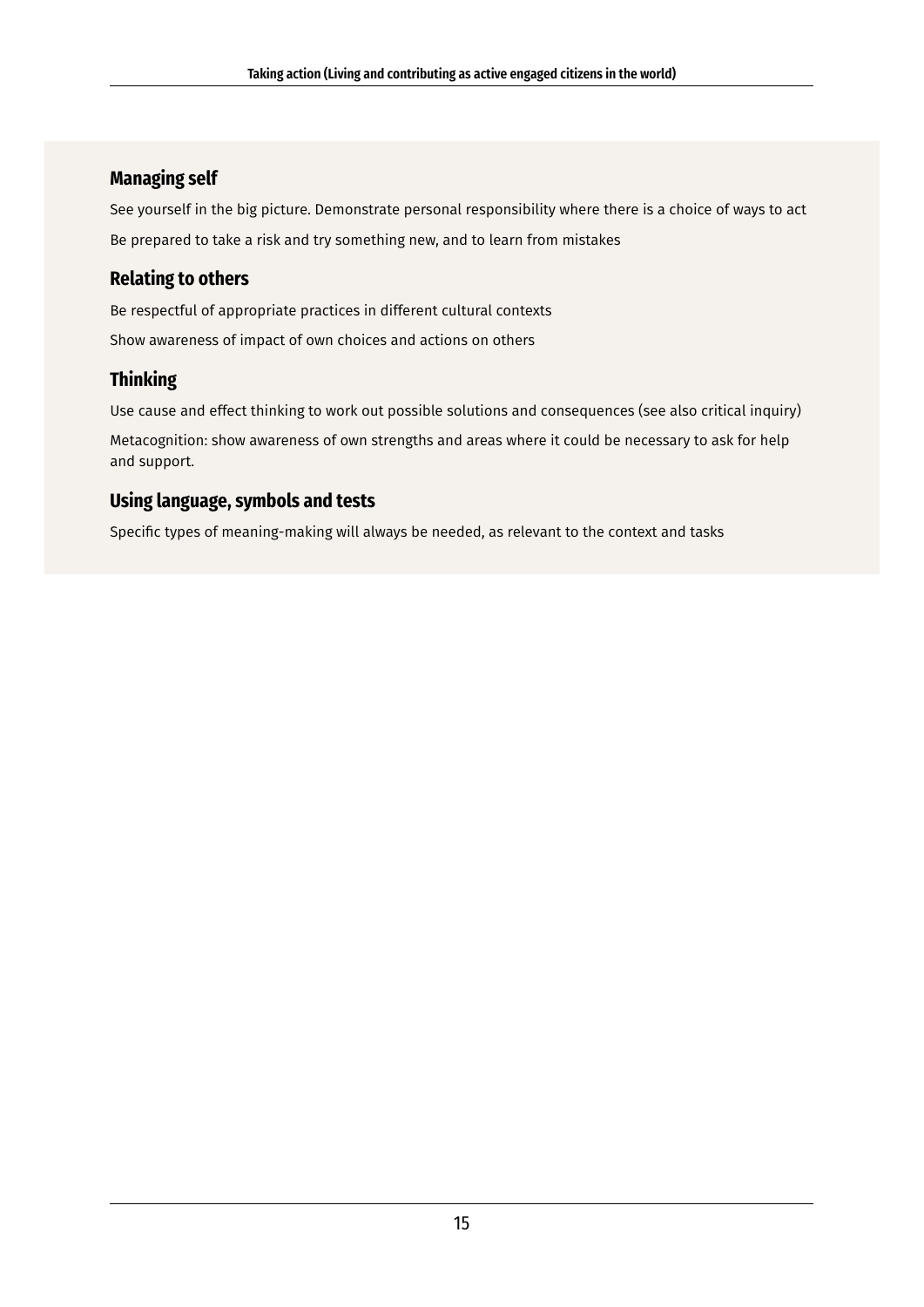# <span id="page-21-0"></span>**The scope of taking action**

Key competencies and capabilities have strong dispositional components. It is not enough to know why certain actions are seen as desirable, or even how to do them—you also have to *want* to do these sorts of things: When we see instances of participation, such as those outlined below, we will know that our young people are successfully taking their learning into the world.

- Sustaining and extending capabilities built in school. Examples could include: reading an increasingly demanding range of texts for pleasure and leisure; practising and extending specific techniques such as those learned in the arts, technology, or physical education; using growing communication skills in another language; and finding out more about questions and issues of personal interest.
- Taking personal action for well-being. Examples could include: regularly undertaking some form of exercise; choosing foods that are healthier options; and enjoying a rich range of leisure activities, including using the arts to express personal feelings and values.
- Demonstrating personal responsibility where there is a choice of ways to act: making more sustainable choices; exercising safe and ethical digital practices; and being respectful of appropriate practice in a different cultural context.

# **Developing action taking capabilities**

Many actions involve students in social contexts where they choose to use their growing capabilities (including in all the ways outlined above) to respond to matters that concern them, or where they see a chance to make a difference in the world and to be good citizens. Aspects of different learning areas are likely to come together here because real-world issues typically transcend curriculum divisions. For younger students the relevant curriculum ideas will be simpler and fewer, with conceptual depth and cross-curriculum complexity gradually increasing over time.

The nature of the context will also determine how readily students are enabled and supported to take action. More familiar contexts will be less challenging than those that where students need to build personal familiarity, knowledge and confidence before they can determine an appropriate course of action and take it.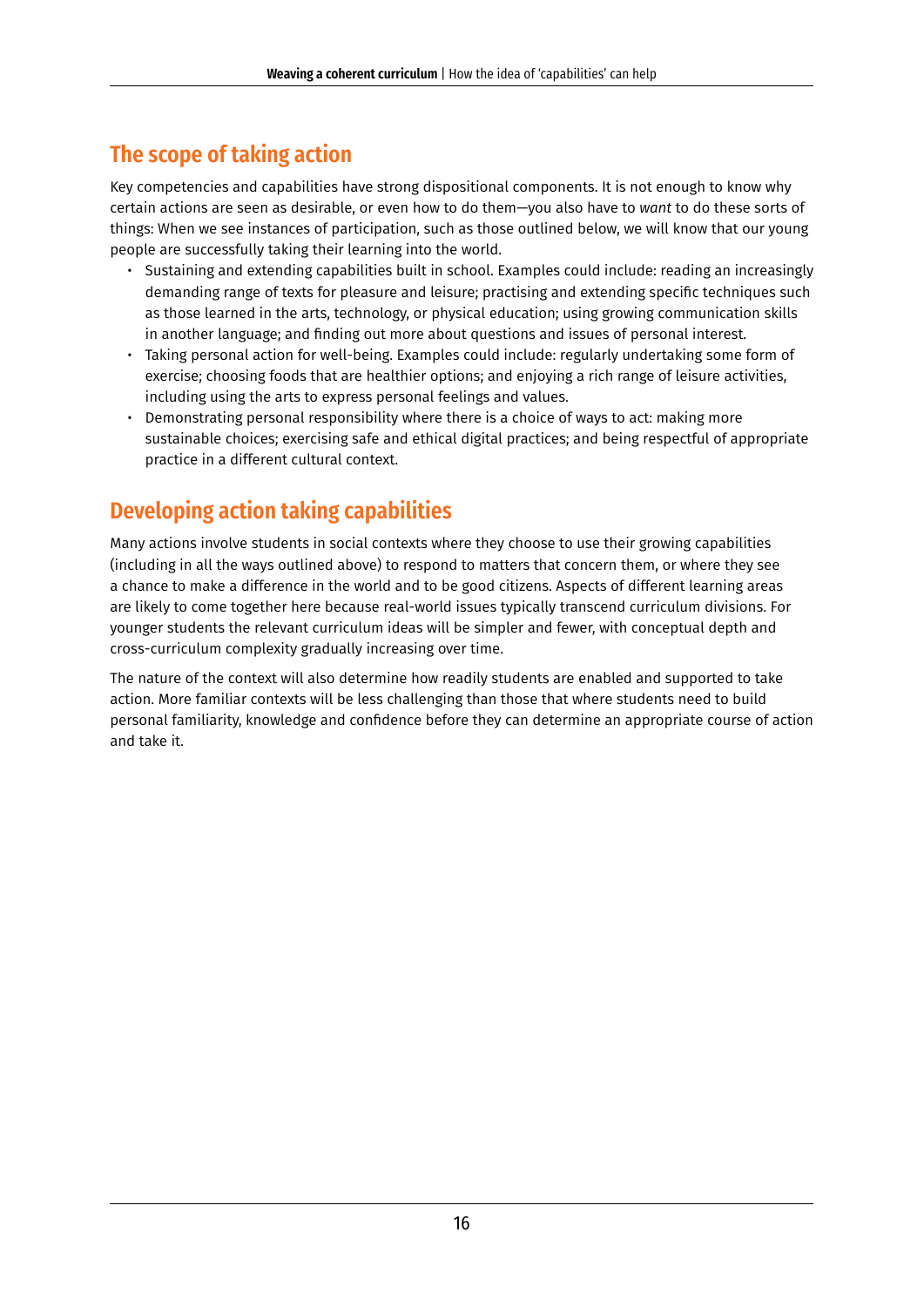# <span id="page-22-0"></span>**Aspects of critical inquiry summarised from a range of frameworks**

This appendix summarises each aspect of critical inquiry to reflect content from different critical thinking frameworks on the internet. The aspects are grouped to show relationships to the science capabilities that were developed before this current work was undertaken.

# **Aspects of critical inquiry related to** *gathering and interpreting data*

#### **Seeking information/asking questions**

Students might be using their knowledge and skills to:

- shape critical questions pertinent to an issue or puzzle
- find information and justify the selection of the source
- identify information that is relevant to the question or argument (and recognise instances when information is deliberately distracting or biased)
- compare similarities and differences in ideas
- understand information and convey that understanding to others in their own words
- look beyond the face value of a situation or argument to ask critical questions about the stated argument or position being taken
- ask questions to check the accuracy of claims.

## **Making and justifying inferences**

Knowledge and skills from the various learning areas are integral to making and justifying inferences. Students show they can make and justify inferences when they:

- distinguish between an observation and an inference (what they observe and what they think these observations mean)
- combine previous experience and new observations to explain inferences
- connect different representations to arrive at the key idea being conveyed
- describe how existing ideas influence new observations and inferences
- outline how inferences can be tested via ongoing inquiries.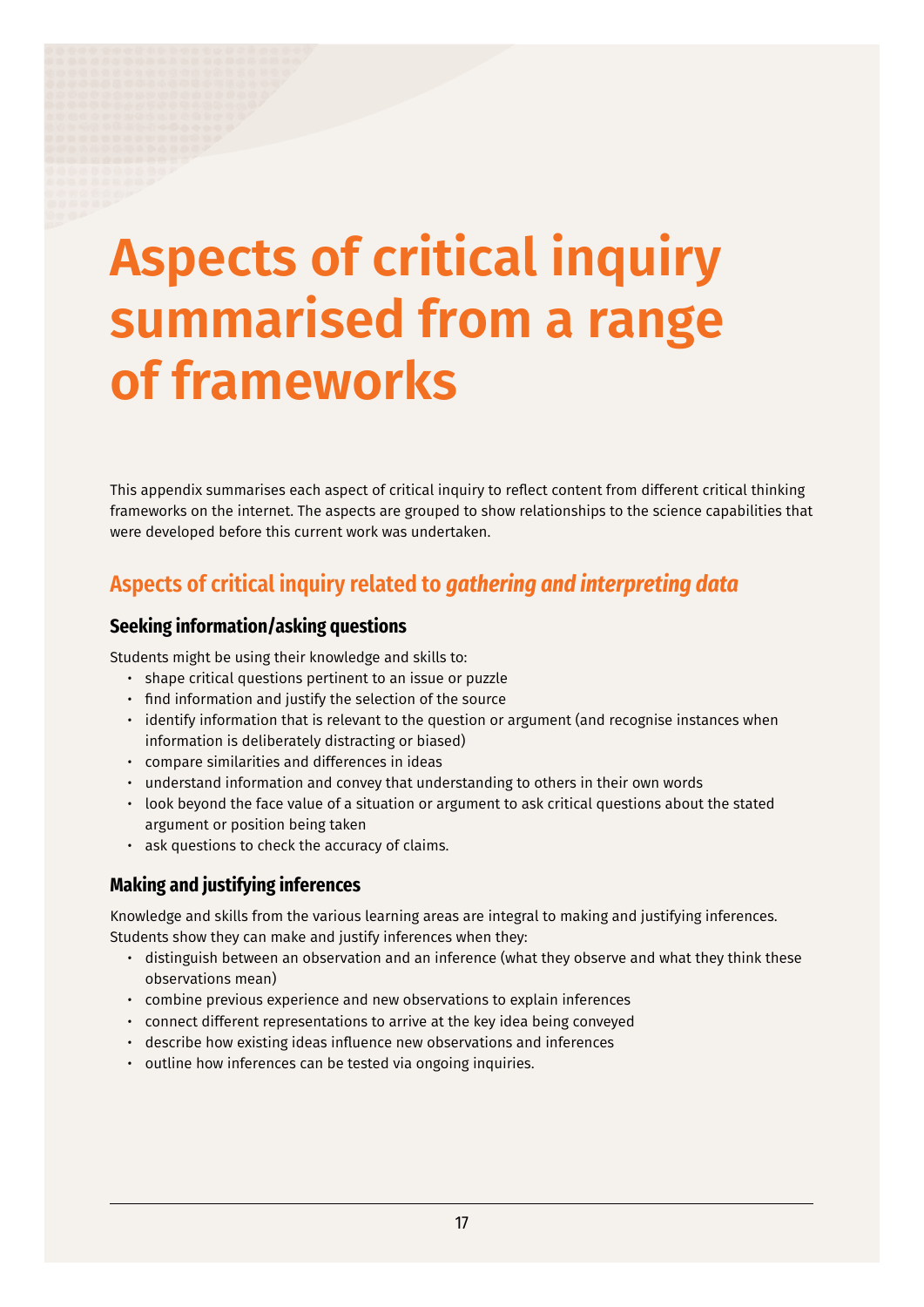# <span id="page-23-0"></span>**Aspects of critical inquiry related to** *using evidence to support ideas*

### **Evidence-based reasoning**

Learning to justify arguments with recourse to evidence has now become a common focus for learning in a range of learning areas. Critical thinking frameworks that emphasise disciplinary processes for knowledge building, or those that address 'citizenship' skills (such as those needed for thinking through controversial issues) tend to emphasise the aspects listed here:

- describe the evidence that supports a case
- look for counter-evidence with an open mind
- identify when evidence is missing, incomplete, or inconclusive
- distinguish between evidence and conclusions
- weigh conflicting evidence to justify a conclusion
- change views when evidence points to the need to do so (again, being open-minded).

## **Being logical**

Working with evidence demands logical reasoning, which is variously described as encompassing being able to:

- break an argument into parts
- draw logical conclusions from those parts
- recognise fallacious reasoning (for example, noticing that the argument is not logically developed or the person putting the argument has jumped to a conclusion based on too small a sample)
- identify 'gaps' where part of an argument has been left out
- avoid tautologies (circular arguments)
- recognise logical inconsistencies (for example, when reasoning points in different directions).

# **Aspects of critical inquiry related to** *critique of evidence*

In addition to the need for critique implied in some of the above aspects, we found another cluster with a distinct set of metacognitive characteristics (that is, they demand critical thinking about thinking).

### **Identifying assumptions**

Students who can name and explain assumptions might show they can do one or more of the following:

- detect vagueness or ambiguity in an argument
- recognise instances when bias or personal prejudice (their own or other people's) influence thinking
- be aware of the thinking they are doing (including their own assumptions)
- evaluate strengths and shortcomings of their own thinking
- clarify the values that underpin different positions.